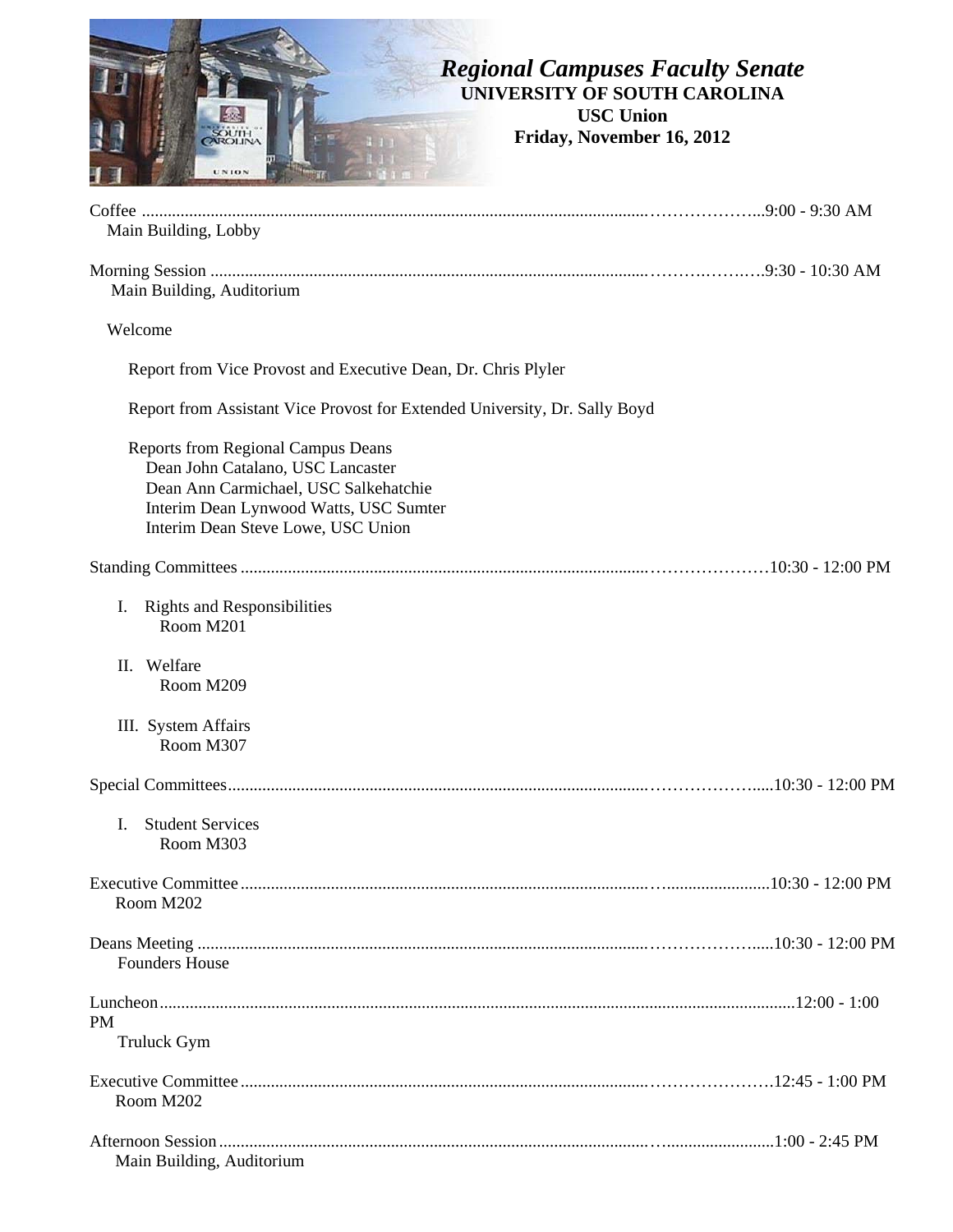## **AGENDA**

I. Call to Order

| П. | Correction/Approval of Minutes: | September 28, 2012 |
|----|---------------------------------|--------------------|
|    |                                 | USC Columbia       |

- III. Reports from Standing Committees
	- A. Rights and Responsibilities Professor Danny Faulkner
	- B. Welfare Professor Fernanda Burke
	- C. System Affairs Professor Andy Kunka
- IV. Executive Committee Professor Jolie Fontenot
- V. Reports from Special Committees
	- A. Committee on Libraries Professor Maureen Anderson
	- B. Committee on Curricula and Courses Professor Robert Castleberry
	- C. Committee on Faculty Welfare Professor Janet Hudson
	- D. Faculty-Board of Trustees Liaison Committee Professor Bruce Nims
	- E. Regional Campuses Research and Productive Scholarship Committee TBD
	- F Regional Campuses Academic Advisory Council Professor Bruce Nims<br>G. Other Committees
	- Other Committees
		- 1. Conflict of Interest Committee Professor Noni Bohonak
- VI. Unfinished Business
- VII. New Business
- VIII. Announcements
- IX. Adjournment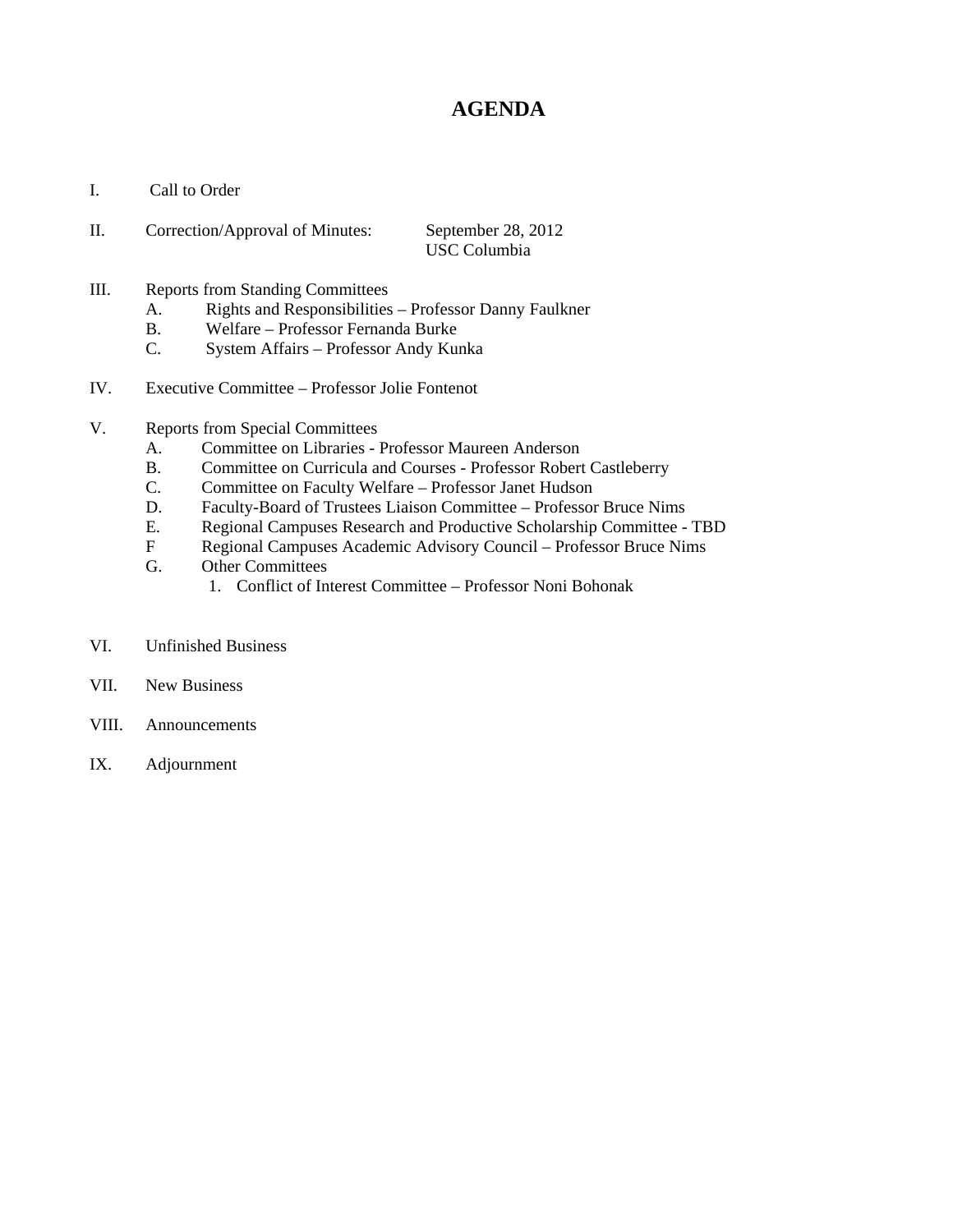#### **Regional Campus Faculty Senate – Union Meeting**

**November 16, 2012**

**Bruce Nims**: The meeting will come to order. Good morning, everyone, and welcome to Union. Thanks very much to Steve Lowe and everyone at Union for the delicious snacks this morning out there in the lobby and of course their traditional barbeque lunch this afternoon. Okay, well the first item of business will consist of reports from our officers and we'll start with Vice Provost and Executive Dean Dr. Chris Plyler.

**Chris Plyler**: Good morning everyone and welcome to Union. I'd like to echo Bruce's thanks to Dean Lowe and the students, faculty, and staff at USC Union. The food is always excellent and the morning breakfast was most enjoyable. We knew that in advance, so we didn't pull over at the fast food places that we could have on the way up. Thank you for that. And it's good to see that you are probably the first campus to have a Christmas tree up and wreaths on the door. That got our attention as we pulled into Union. But we appreciate your hosting this Senate meeting and I'll quit babbling and move on with the report. Legislatively, right now there are no hints from the Legislature from the General Assembly about any midyear cuts for higher education; of course we're not into session yet. We are told that ethics reform will be the major emphasis in this session and our University legislative agenda is being formulated as we speak. I don't have any details yet but it will probably have a lot to do with relief from regulation and the hope that over the course of the session that attention will be given to an improvement in the funding formula for higher education. I think we talk about Higher Ed funding in every session but the formula, as you may know, is not working fairly across the institutions in the State of South Carolina. We certainly know that within this system we have some inequities that need to be addressed. Whether those will be heard remains to be seen. There's no money, so the hope is rather dim for that kind of request, but nevertheless I would expect that to be part of our University agenda. There's not really a lot new to report with concern to Palmetto College. Last week for the first time most of the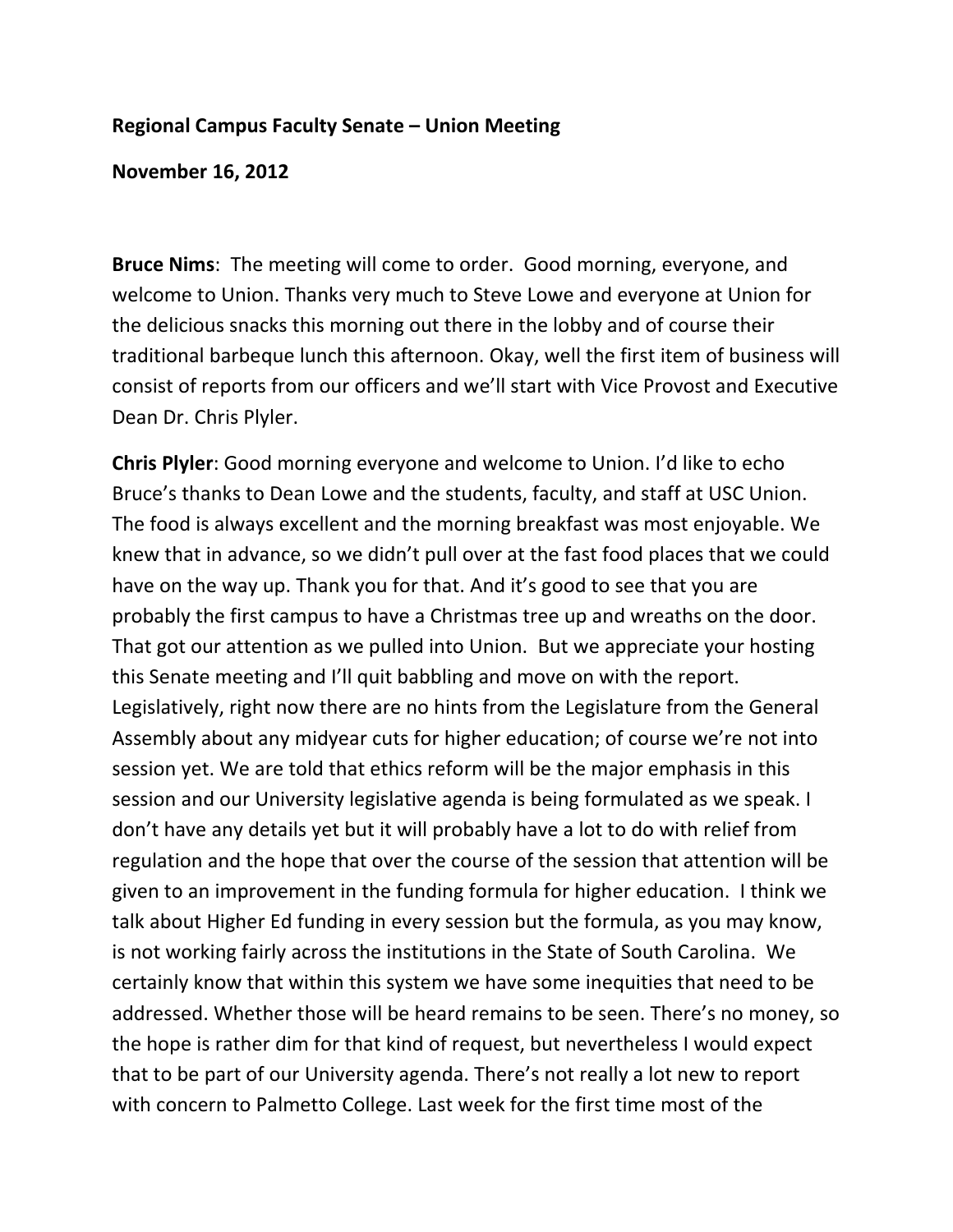operations personnel got together to try to understand what needed to be done. There are some pretty difficult challenges with concern to making everything seamless in regards to service to students for the good service to students. There are some intersections that we bump into from campus to campus to campus with concern to articulation, financial aid, student support, academic support, technology, probably every facet of University operation. Our campuses tend to do it a little differently. Those kinds of issues will be ironed out we hope so that Palmetto College can begin in the fall – next fall – in 2013. You are probably aware that Academic Partnerships out of Dallas, Texas, which is a Higher Ed service company with online education expertise in program development and marketing and in student services has been hired by the University to convert courses for Palmetto College and they will use Blackboard and other learning management services to do that. We met with them during the procurement process. They seemed to know what they are doing. We are not the first institution they have contracted with to do this conversion. Yes, they are going to give attention to Palmetto College after they develop what needs to be done from a distributed education perspective for the Graduate School. So I would assume if you are a faculty member teaching in the Palmetto Programs and later in Palmetto College that we are hoping there will be more opportunities even in other system programs for you to participate. You'll be called upon by Academic Partnerships to be able to begin to convert your course. The only guiding principle that I am aware of is that it is your course. They are just there to help with logistics and the transfer. So we'll see how that goes.

From what I'm hearing with concern to One Carolina, the recent sponsors meeting. Right now the planned simulation testing, or load testing is underway and the technical and functional systems seem to be working okay. There is great pressure as you know on this project. It's a \$55 million project, and the Board of Trustees is as you would expect is very interested in progress and how well that money is being spent and utilized. So there is a great emphasis on keeping this thing on track. It's not easy to do because we are so understaffed across the University System in Information Technology expertise and we are having to call a lot of the staff in areas like Financial Aid, Student Services, Registration,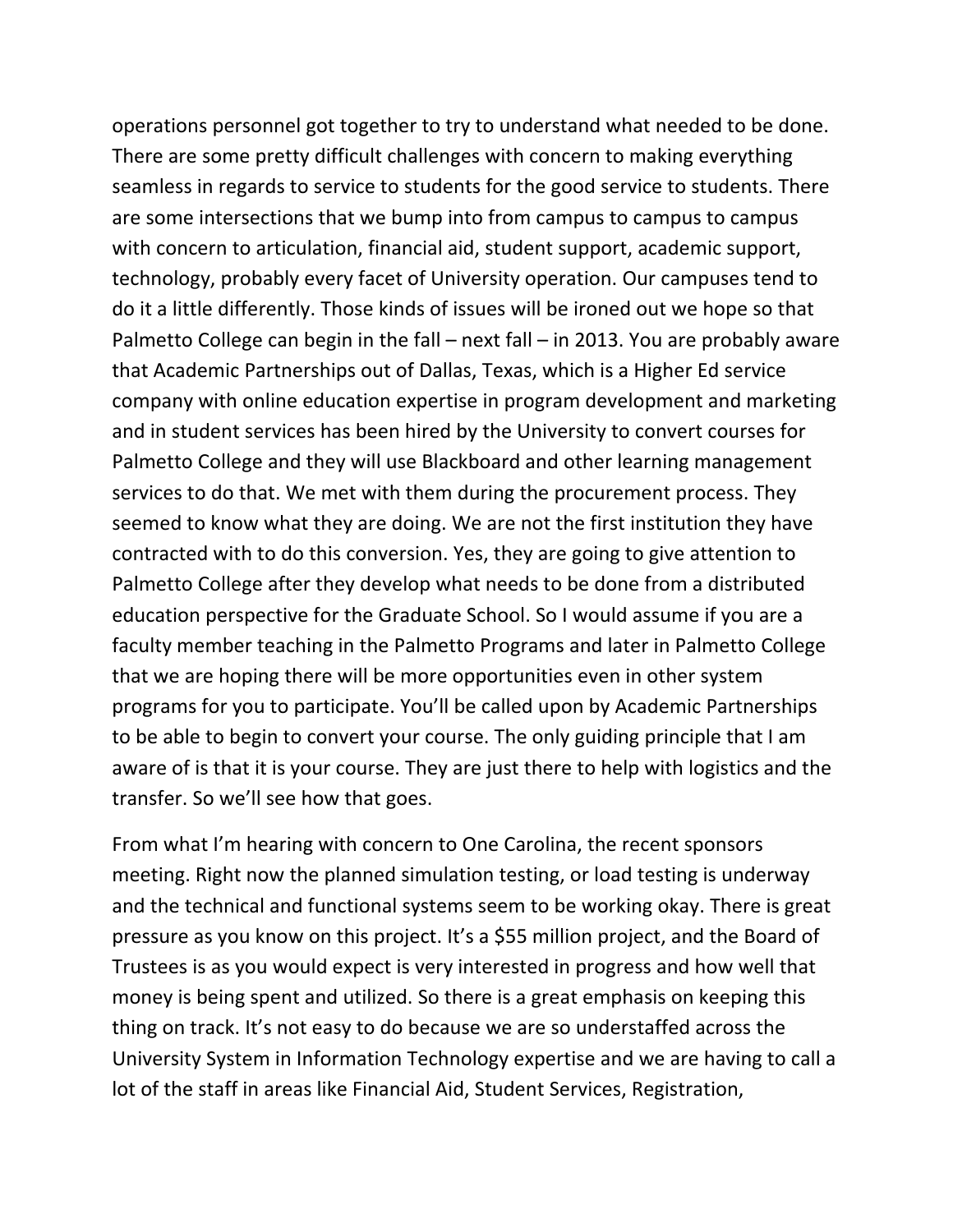Admissions, Enrollment Management at large into this transfer, into this new Banner Orientation. So, a lot of work left to do. The schedule to go live is extremely tight. Scott Verzyl, who heads up USC Columbia enrollment management is leading this effort on your behalf on our behalf and remains relatively confident that we are on schedule, but it is sort of a week‐to‐week thing with that load testing.

Finally, I want to speak for just a moment on something else that was brought about I think by Palmetto College but it has really more to do with the way the University now wants to approach or ensure better student retention, progression, and four year graduation. Those are metrics I guess we would refer to that are drawing more and more attention with the environment we are in of competition by South Carolina colleges and schools for more students. Admissions criteria across the State are being rethought a little. I think some students with SAT scores and overall high school GPAs that heretofore may not have been accepted into the Columbia campus are being accepted into the Columbia campus. More students, 500 more in the recent class, which takes away from that population of South Carolina college‐ready students that we would be recruiting as regional campuses, and that other senior campuses would be recruiting are now in Columbia, in Clemson, in the College of Charleston. They all seem to be expanding their market, and in South Carolina that is a constricted market. There are fewer college ready high school students this year than last year. I think the number is just a few less than a 1000, and that's going to continue for the next 8 years as I understand it. So competition is keen and the need to better serve and retain our students and make sure that they get through to graduation in a timely manner is a concern. For that reason the Dean of Undergraduate Studies, Helen Doerpinghaus, who has spoken to this body on numerous occasions has pulled together the Executive Vice Chancellors for Academic Affairs of the Senior campuses, along with me, Dr. Boyd has accompanied me and we were most recently in a meeting this week where we have examined the General Ed curriculum, essentially the first 30 hours that we all employ on our campuses to try to find some common ground among that ‐ what we will call –or what we will soon propose as the USC System Common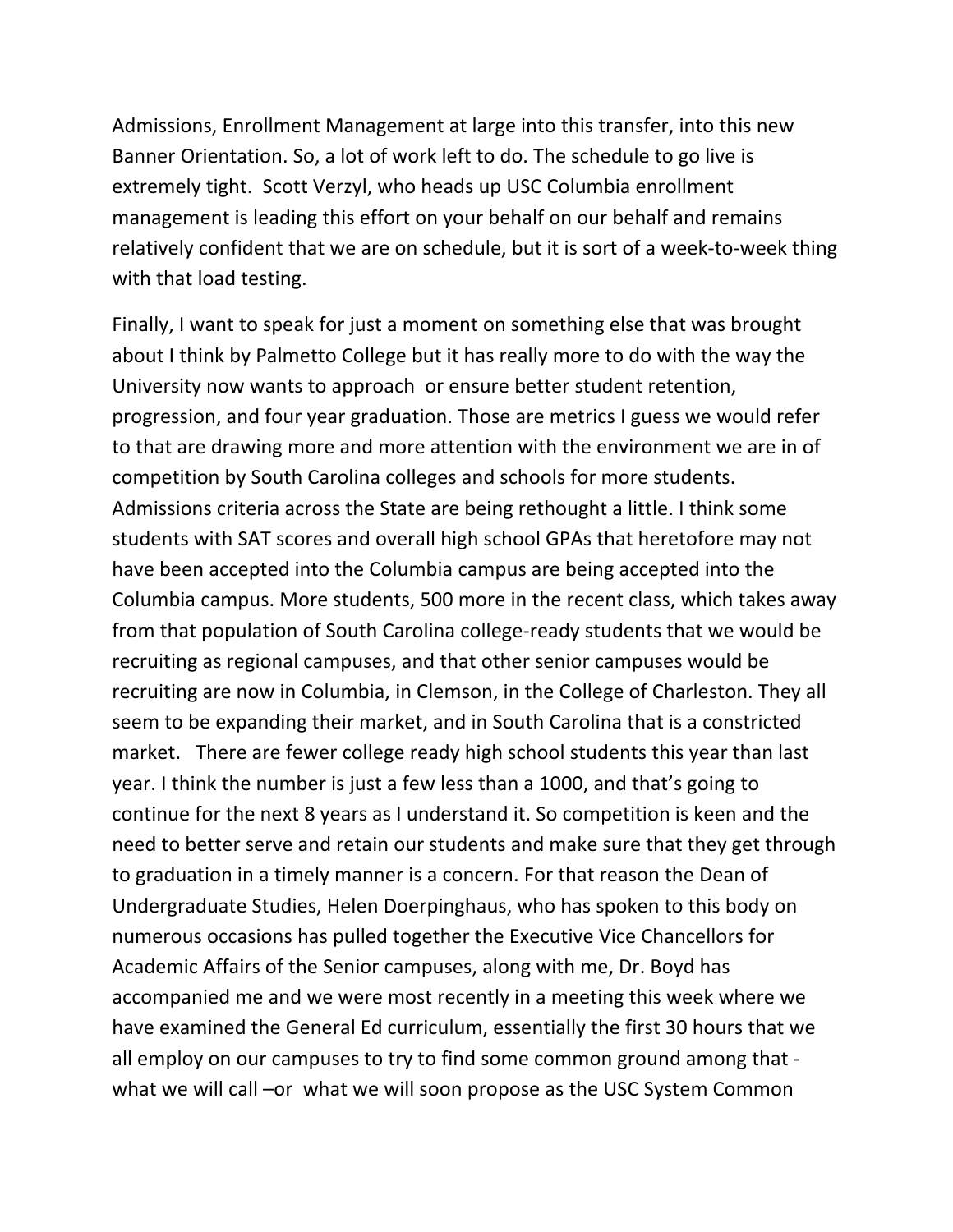Curriculum. Which is not a new curriculum, it's simply rooted in the system existing requirements of all our system campuses, and it will be better articulated to facilitate student progression, success, and timely graduation. We are trying to make it so that, and I didn't realize that 35% of all the students in the State and nationally I think that percentage holds, transfer after 30 hours or after their first year. There's a lot of movement at that point in the University experience and we recognize that even within the system, probably even a higher percentage because of the desire of the student to want to go perhaps to a full service campus, most notably Columbia, Upstate, Aiken, now Buford. And oftentimes the articulation at that level the first 30 hours or so is not fluid. We are not, we would have requirements from one campus to another that would seem unreasonable to the student and even to us as faculty, staff, and administration. So we are trying to eliminate that one obstacle at least on that level and if there are catch up courses that will be required of the student, he or she can do so later within the program.

I have brought along copies of this USC System Common Curriculum. I want to leave you with just this one thought as you read it. This is not something that is being imposed on anyone. This is a first conversation if you will, among those that direct academic programs at all of our campuses to find out what we all have in common. So it is not new, it is just a grouping of courses that we think will work to better serve the student. Sally, maybe you can speak more to that when you give your report, but I wanted you to know that a copy of the curriculum is here on the stage if you are interested. We want an endorsement by this congress by the time we have our first winter meeting. We'll probably want some sort of formal resolution as is being asked by the Senior campuses. So we are all in agreement that we can better serve the student with these core curricula at the first 30 hours. Do you have anything you want me to throw in Sally, that you think I might be glossing over too quickly?

(inaudible)

Okay, okay we'll wait for your report.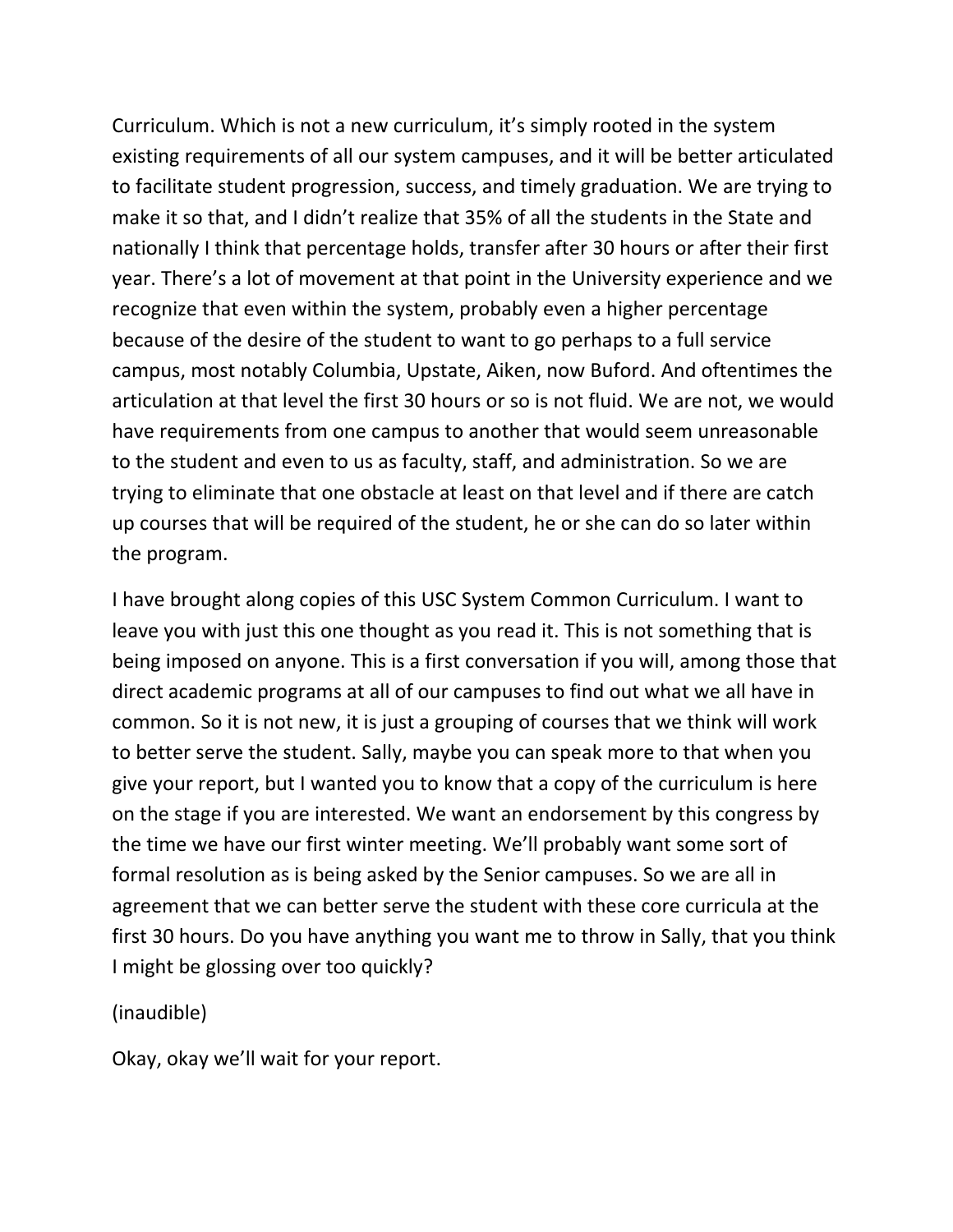Lastly, most of you know, maybe you don't know, those of you from Union do know that we come today for this Senate meeting and we also come with a heavy heart for the passing of our former Dean here at USC Union, Col. Jack Whitener who served from 1977‐1984 as Dean of this campus. He's the first Dean Emeritus of a regional campus that I'm aware of. Dr. Duffy, a young Assistant Professor of History is in our audience today. You may know Dr. Duffy, who led the regional campuses for years and years and years, hired Jack back in 1977. He has been a great ambassador not just for USC Union and the city of Union, but for all of South Carolina Higher Education. His funeral today will be at 3:00. He will be missed. He was a great mentor to me, and I know he was a great colleague of John Duffy's and again, he'll be missed.

I'd also want to say that we'll miss one of our own as well in our next Senate meeting when we won't have Dr. Danny Faulkner in the next Senate meeting. He is leaving USC Lancaster for other opportunities in the State of Kentucky. Danny's been with us since 1986 has worked hard for this Senate over the years. Danny, we'll miss you and wish you the best of luck and hope you'll stay in touch.

Does anyone have any questions for me at all? Thank you for that. Great to see all of you. I hope you have a productive day.

**Bruce Nims:** I would like to reiterate Dr. Plyler's thoughts about Danny Faulkner as a good colleague of mine. I too will miss him and USC Lancaster will miss him. Okay, next up we'll have Assistant Vice Provost for Extended University Dr. Sally Boyd.

**Sally Boyd:** Chris, I will add to your comments about the work of the group a few days ago, and I think you all will be interested in seeing this document down here. What is really important for you to know at this point is that the group of academic folks from the campuses of the University that are accredited together met to talk about the feasibility of having more of a common core. I think everyone there agreed that a more common core would be a good thing, however it's very complicated to take separate individual faculties, actually I said accredited together and that's not true it's ‐ the ones that are *not* accredited together along with the Regional Campuses and Columbia. It's very complicated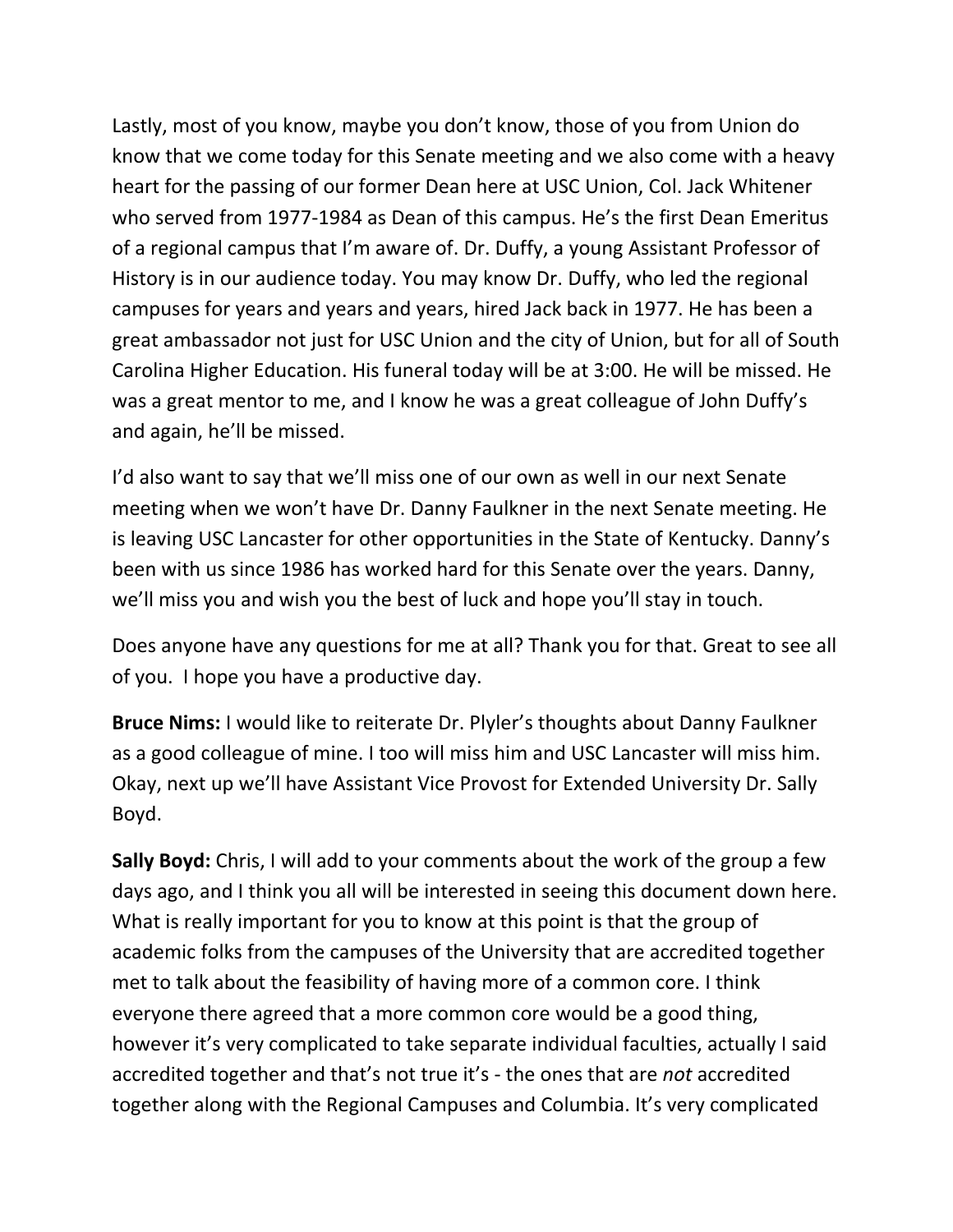when every one of the senior campuses and Columbia and regional campuses are fairly rooted in the own concept of what General Education is or what the Carolina Core that we are now working with. What the group did was actually look at the core or General Education at all campuses and reduce to the lowest common denominator and identify those courses or categories not specific courses that are common to all campuses. So what this document presents is not anything new. Instead, it's what we discovered and articulated. What it does say is that if a student takes these 31 hours at any USC Columbia Campus those 31 hours will count at any *other* USC campus. Any questions about that? I think it's very important that you know that nothing new was created. Instead, what's currently in existence was observed and documented.

Well, Palmetto College is getting all the attention these days, and I'm very happy to note that while a lot of issues still need to be worked out and there's still a lot of uncertainty in a lot of areas, the corner of the world that belongs to us known as Palmetto Programs for a number of years is rock solid. It's in a very good place. It's stable and strong and continues to grow. Our enrollment is currently 373, which is the same as I reported to you at the Fall meeting, 176 students have graduated with degrees and we have another 35 that will graduate in December. As always we have a big stack of applications of new students coming into BOL and BLS. The advent of Palmetto College really has created I think a great opportunity for Regional Campuses' faculty and Regional Campuses' students because it has brought the opportunity to add online courses to the two way interactive, video, and live courses that we have. Many of you were included in twelve of our faculty who are finishing up the first semester of online offerings of the BLS. We launched what is called Back to Carolina this Fall, degree completion, an opportunity for students who left the University without finishing their degree and want to come back and finish their degree online. So we are finishing up our first semester, the two advisors that are working with the students that have enrolled have reported to me that they are getting very positive feedback. They are in close contact with the students currently because advising and registration are going on for the Spring Semester. I'm very happy to say that right now it looks like all of the students who were enrolled in Back to Carolina in the fall are going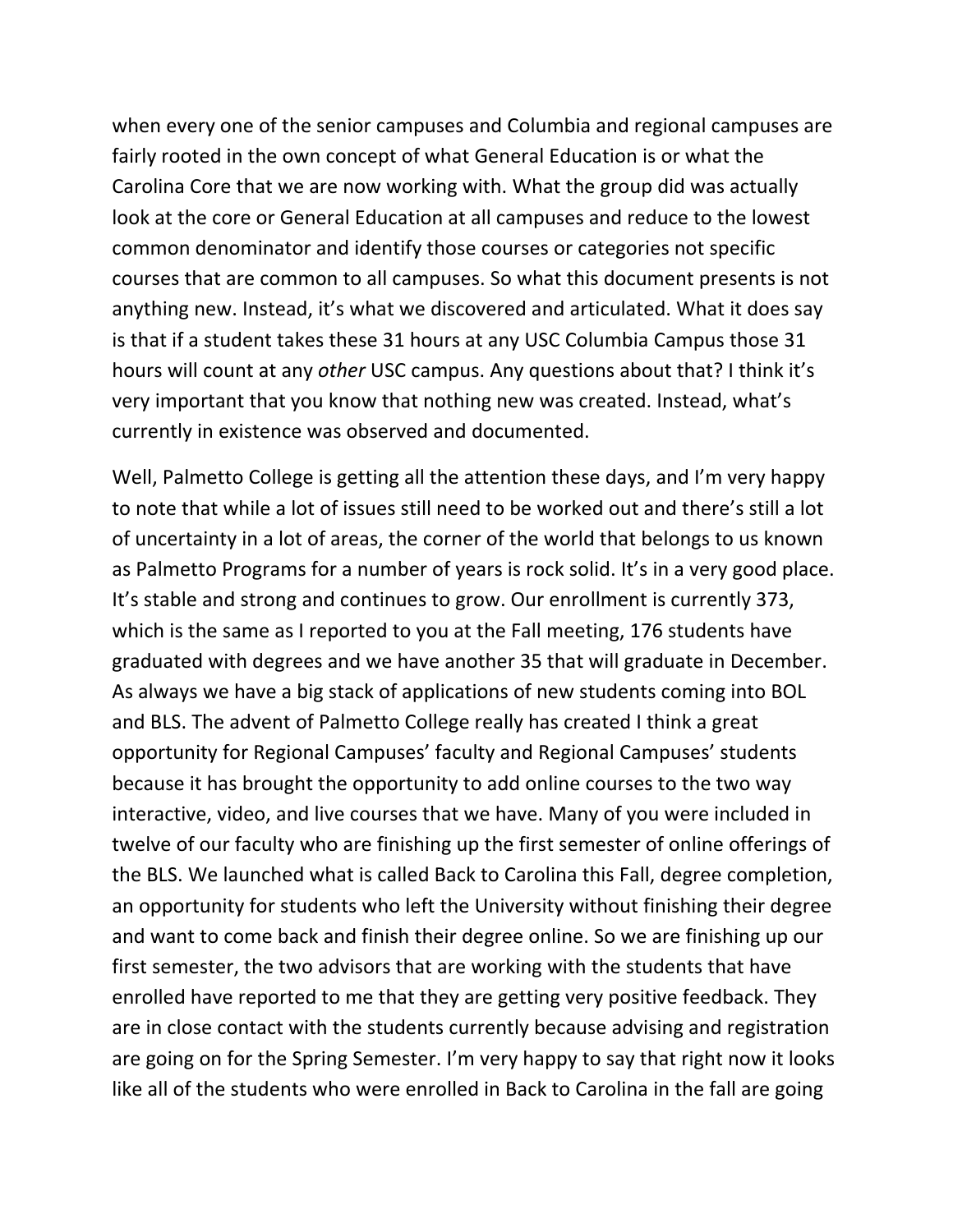to continue in the Spring. If so, that will be a really good little check for retention. And new students are coming into Back to Carolina in the Spring. Next fall when Palmetto College is launched we will already have in place the BLS, which was launched online this fall. It will continue and beginning next fall semester when classes start the BOL will be launched online. The BOL will not be used in Back to Carolina's degree completion it's really not appropriate for that. But the BLS will continue as the Back to Carolina degree but both of our Baccalaureate degrees will be available online as part of Palmetto College. We have a group of our faculty that are set to offer I think it's about a dozen additional courses this spring for BLS and we have about 15 that are awarded course development grants to prepare additional courses for BLS and the first set of courses for BOL next fall. I think this is very exciting, it's a really good thing, it is providing opportunities. No faculty are being forced to develop online courses. The online courses are being developed by faculty that have shown an interest and volunteered. No students are being forced to take online courses unless they choose to go into Back to Carolina or Palmetto College which are online programs. What we are finding though is that these online courses are very popular. They are filling up very fast. They add a new dimension for our students not to replace our live courses on campus or our two‐way interactive video, but to augment and just to provide a broader array of opportunities for students. Because of the growth, we have begun a search for a third faculty member to teach the required courses in the BLS that were also offered in BOL. We are looking for an Assistant Professor who will teach the South Carolina Studies, the Internship and the Capstone course. Chris Nesmith is chairing that committee and there are some of you are on that search committee. Just for your information those of you who do work with Palmetto may have worked with Jamie Turner. She's been in our office for quite a few years now, quite an experienced academic advisor. She is the director of student services for Palmetto in our office. She has recently been appointed to the Carolina Core committee. And she also represents Regional Campuses on the advising network in Columbia for Columbia degrees because she does work with our students that are in our baccalaureate programs. And one last piece of very exciting news. A couple of weeks ago Mary Elm learned she has been accepted into the Shakespeare Institute which means next August through November she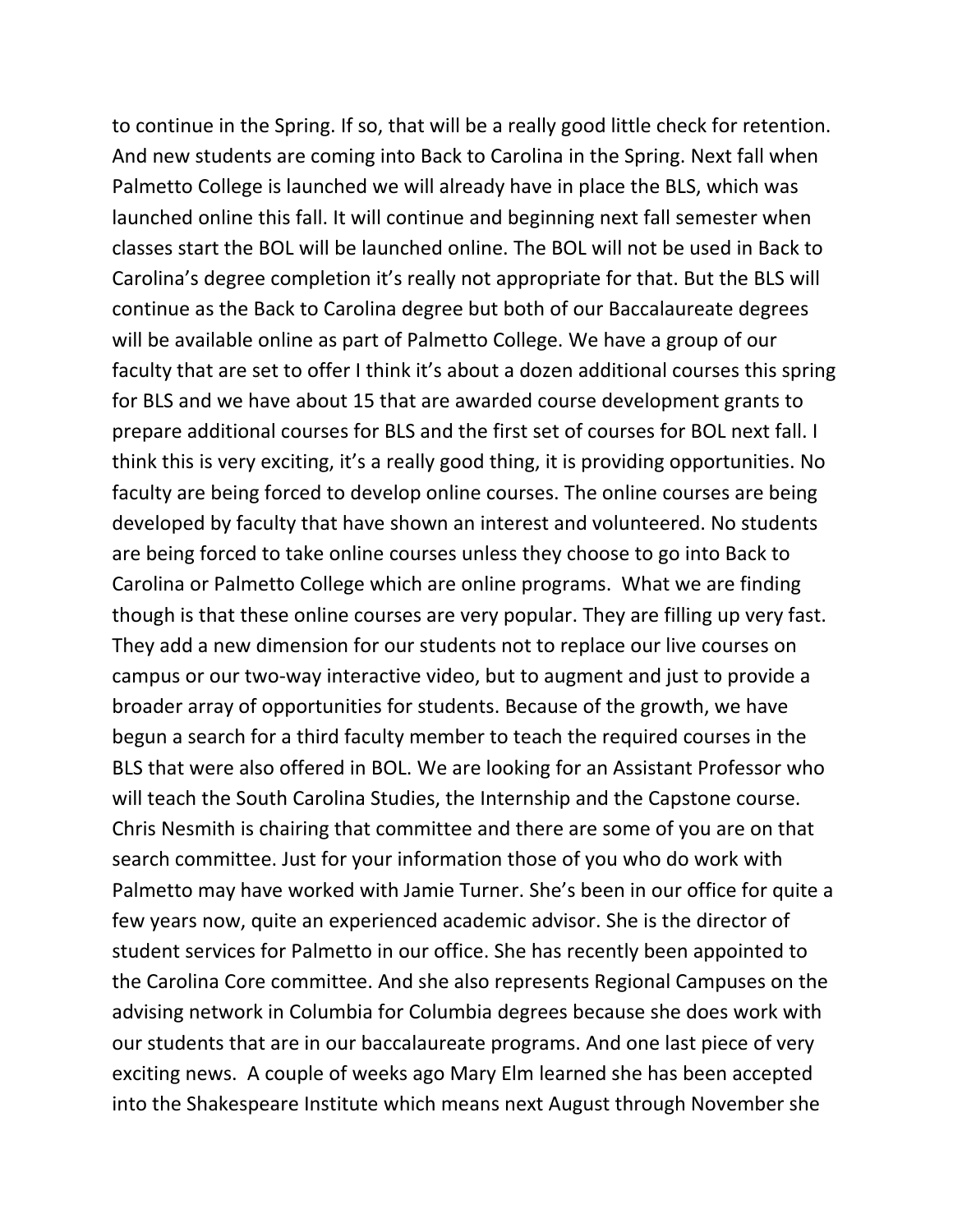will be an International Visitor Scholar at Stratford where she will be immersed in all things Shakespeare with other scholars from around the world. I'm very, very pleased and Mary is so excited she can't stand it. That's all I have to say. Any questions? Thank you.

**Bruce Nims**: Dean John Catelano of Lancaster is not here today, giving the report for him instead is the Associate Dean for Academic and Student Affairs Dr. Ron Cox.

**Ron Cox:** This would have been John's final report as Dean, so I know many of you are shocked that he's not here today. He's probably recovering. Last night Lancaster County had its Big Thursday celebration which is a big fundraiser for scholarships for students going to UCL or a certain agricultural college down the road. The County Council Chair and Vice Chair presented him with a resolution naming November 15, 2012 as John Catelano day so he is no doubt recovering from his celebration.

The Dean's report: For student enrollment USC Lancaster is up 5.05 % in headcount. That gives us a total of 1832, 3.1% in FTE for a total of 1298. This is over last fall. That does not include 187 students that are working on Baccalaureate degrees – BSL, BOL, BSN – Who don't show up so we are serving this fall over 2,000 students at USC Lancaster. In terms of faculty, we have received permission to begin searches for tenure track searches next year in Psychology, Exercise Science, and Astronomy and Physics. You know what? Danny's sitting here. In your honor, sir. These faculty will begin August 2013. We will also be considering hires in Statistics and Sociology depending on the budgeting. Our hiring priorities committee which is chaired by Professor Todd Scarlett presented the report and recommendations and we are appreciative of that. Our Native American Studies center at 119 South Main Street in Lancaster is now open seven days a week. It has received quite a bit of visitors in its first month, I think over 1300 visited the facility. We do hope to break ground finally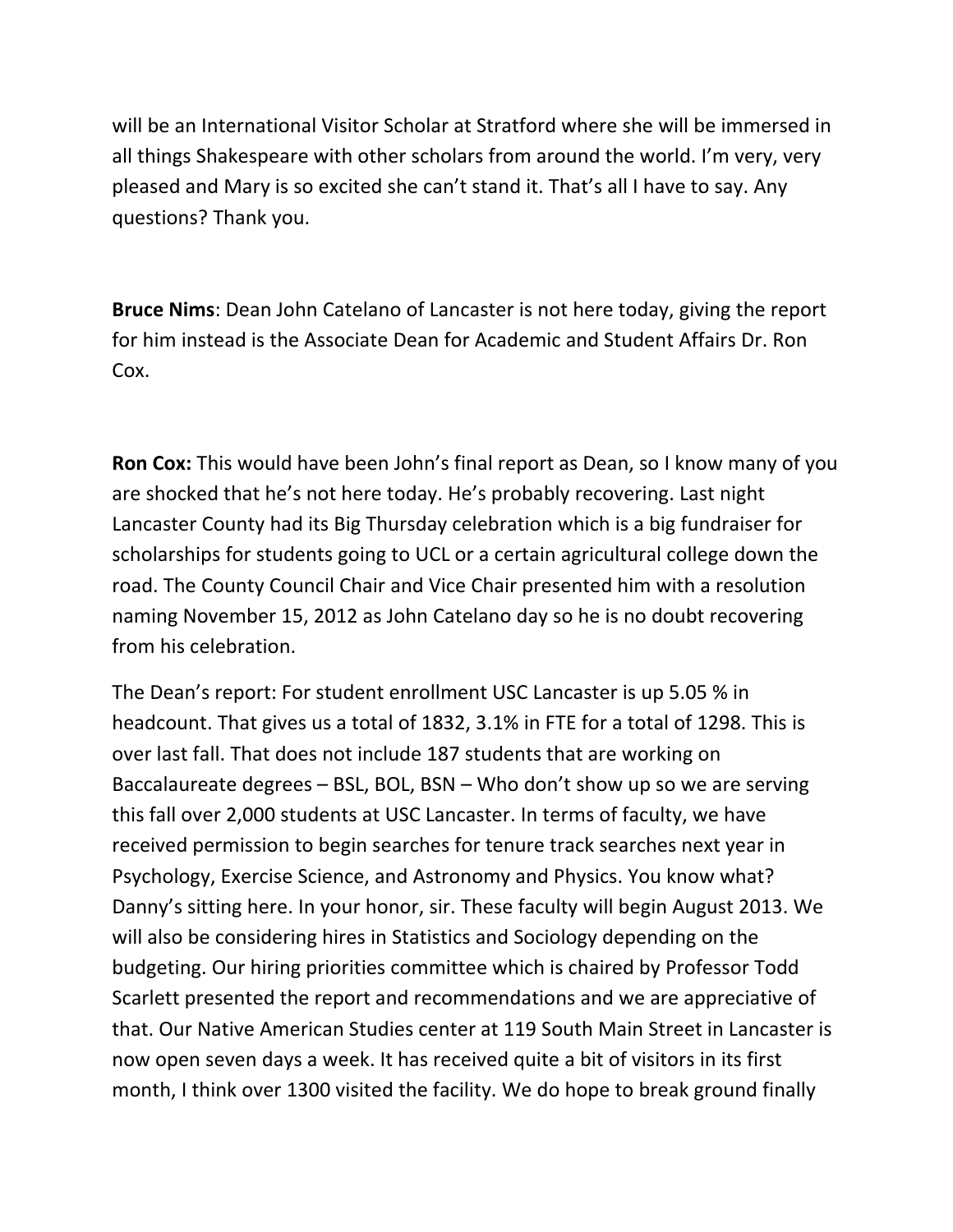next month on Founders Hall which will be open spring of 2014. We had to rebid the project. Contracts have now been signed. The new general contractor is being construction, and in terms of facilities the recent USC Lancaster environmental audit did a walk through and we had no problem with that. In terms of finances, after a very tight year, this year is off to a promising start. The tuition increase of 3.15% coupled with our enrollment rise is going to allow us to catch up on deficit accounts as well as to build a decent carryover for next year. A USC internal audit has begun a comprehensive internal audit of the campus. John writes, "My fourth internal audit since becoming Dean in 2001. It is a real pleasure to have these auditors on campus." And this is the report.

#### **Bruce Nims**: Dean Anne Carmichael from USC Salkahatchie

**Dean Ann Carmichael**: Being physically coordinated is not a prerequisite to being a dean, so I was a little concerned about negotiating those stairs. Anyway, if I can get down. I'm glad to be here. Dr. Lowe, thank you for your hospitality and the welcome by the door. It is always good to be home. I just want to give you an update on our enrollment since final figures are in. We did end or the report ended with an 1173 headcount for us which is about a little less than 2% increase in headcount for us, and about a 4.5% FTE increase close to 800 so we are very pleased with our numbers. As far as some campus highlights, it's been a very exciting busy semester. We just wrapped up our annual international festival which was coordinated by Carmela Gottesman and her committee. And this included faculty and student panels to represent different nationalities and this exposed many of our students to different cultures. They were able to ask some candid questions about their upbringing and how it differed from students in America. So it was very interesting and there were also items on display from various different countries. So it was a very successful event.

We are also still immersed in a lot of capital projects. We are in the process of paving two new parking lots that students are going to be very happy about that because it will give them additional parking near one of our busiest buildings for classes, and these projects are being paid for by the Allendale Transportation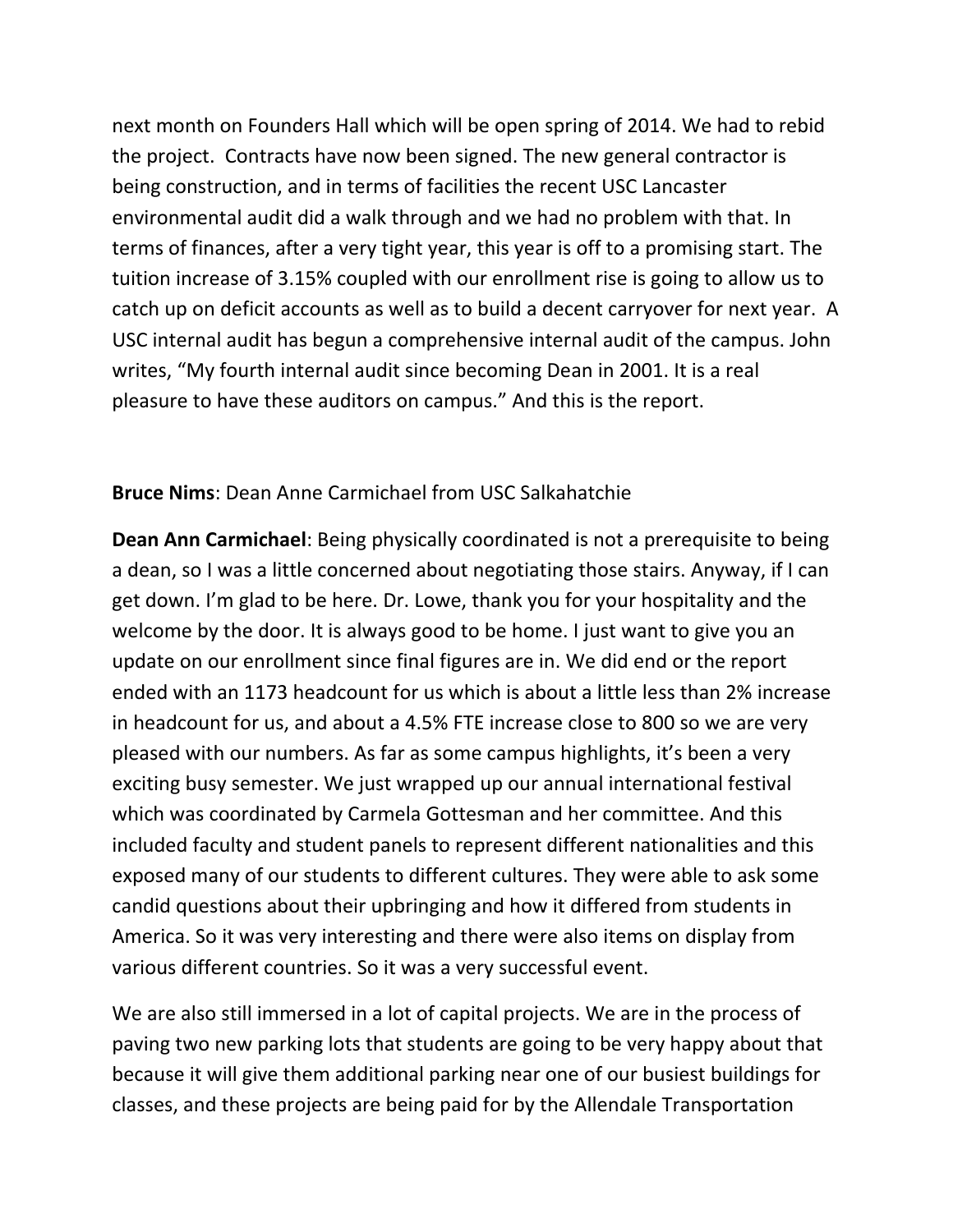Committee which makes it even better because it's not coming out of our budget. We are also starting phase two of the Carolina Theater. We are in the process of phase two with our hut and we are adding additional classrooms space in our science building on our East campus. So we have a lot of capital projects going on at the same time. I am continuing to work with Dr. Karen Hyde from the Theater Department at USC Columbia on our Carolina theater project and we have another twist. I know I give you an update quite frequently, but I'm really excited about this project. It really has a lot of ownership from the community from USC Columbia from our campus. The latest update on this is that Karen was instrumental for getting Shaw Carpets to donate the carpet for the facility, but what makes it more interesting is that they are sponsoring a design competition so it will be a service learning opportunity for students from Salkahatchie or Columbia students who want to participate in creating the art deco design that will fit the era of the building. The choice that is made will be the design that they will weave especially for us. So I'm really excited about that. I think it adds a nice dimension to the project.

And finally, this is a bit different, but I wanted to share, Brian, I hope you don't mind. Dr. Brian Lye has many roles on campus as many of you do, But one of them is the International Students organization adviser. They went to Columbia recently, and if I'm wrong Brian correct me, but they were playing soccer as a competition through the international student organization and we decided to jump on board and play, I think we played – is it Taiwan? ‐and we won 6 to nothing. Then we played the next level and won. And the third level was a combination of international students that didn't have enough to constitute a team. We beat them in the shootout. I'll get my soccer terminology right. So we are kind of the international student soccer champions of the University and we were excited about that. So Brian, you can add coach to your many other duties and accolades. Also Brian has been the finalist for the Governor's professor of the year, so congratulations to Brian. If there are no other questions this concludes my report.

**Bruce Nims**: Next we have Interim Dean Lynwood Watts from Sumter.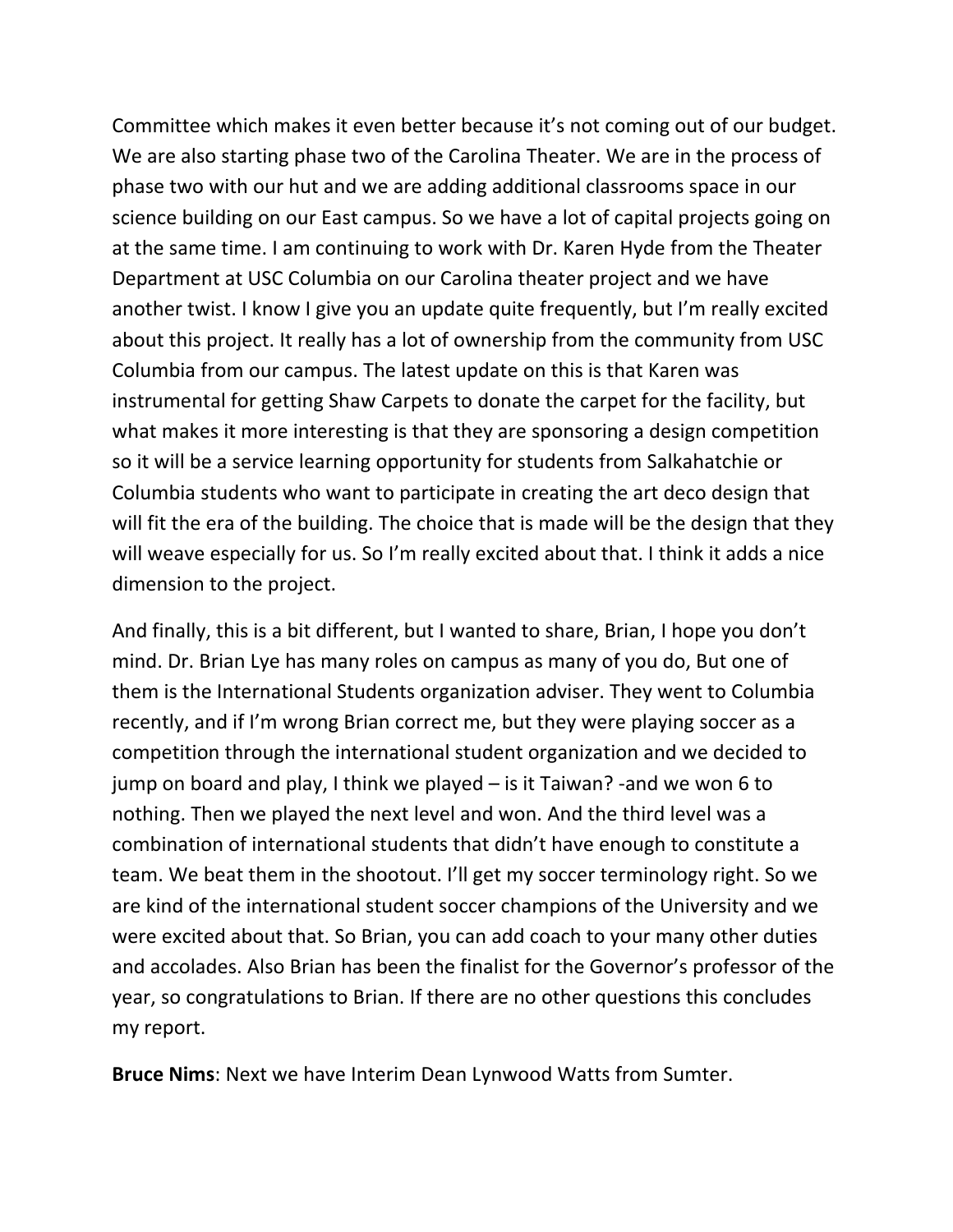**Dr. Watts**: Good morning. Keeping in true Sumter fashion this will be very brief. We did complete our big Wednesday event last evening and you may have heard before. Big Wednesday is touted as the largest indoor tailgate party of combined Clemson and Carolina folks. Over 400 people attended last night and a good time was had by all. This is one of our major fundraisers for scholarships for both athletics and academics. One of the announcements I wanted to make is that Dr. Maitland Rose of Mathematics is retiring at the end of December. He's been with the University for over 21 years. He will be sorely missed. We have hired someone for this next semester and then next semester we will be launching a search. And of course we are proposing two new associate degrees, one in criminal justice and the other in Health Sciences, and both of those should be occurring shortly.

#### **Bruce Nims**: Interim Dean Steve Lowe

**Steve Lowe**: Good morning. First off, I want to thank Dr. Plyler for his kind words about Colonel Whitener. He was indeed a good friend of this University and in addition to what he had done for the USC Union Campus; he served on the State CHE for five years including four years as chair, as Interim Chancellor of USC Upstate, and on our local higher education commission from 1996 to 2003. In addition to a number of other state and local boards and commissions, and as Dr. Plyler said, he will be sorely missed. As far as hiring goes, we are going to proceed with at least one and possibly two new searches positions for the fall of 2013. We have not determined what fields those hires will be in. Our final enrollment number was 473. That's down a little bit in headcount but actually up in terms of FTE because of our improved ratio of regular to dual enrollment students. Our projected enrollment for the spring is quite healthy, down a little bit but again I think we'll have a better ratio of regular to dual enrollment so we'll have between 530 and 550 students total. In addition to that, applications for next fall are actually running ahead of this time last year. Our enrollment director attributes that to the fact that the students can actually apply online through the Banner system. But I don't know if that's why or not. It sounds reasonable to me. As far as facilities go, we have not made much progress in regards to our deferred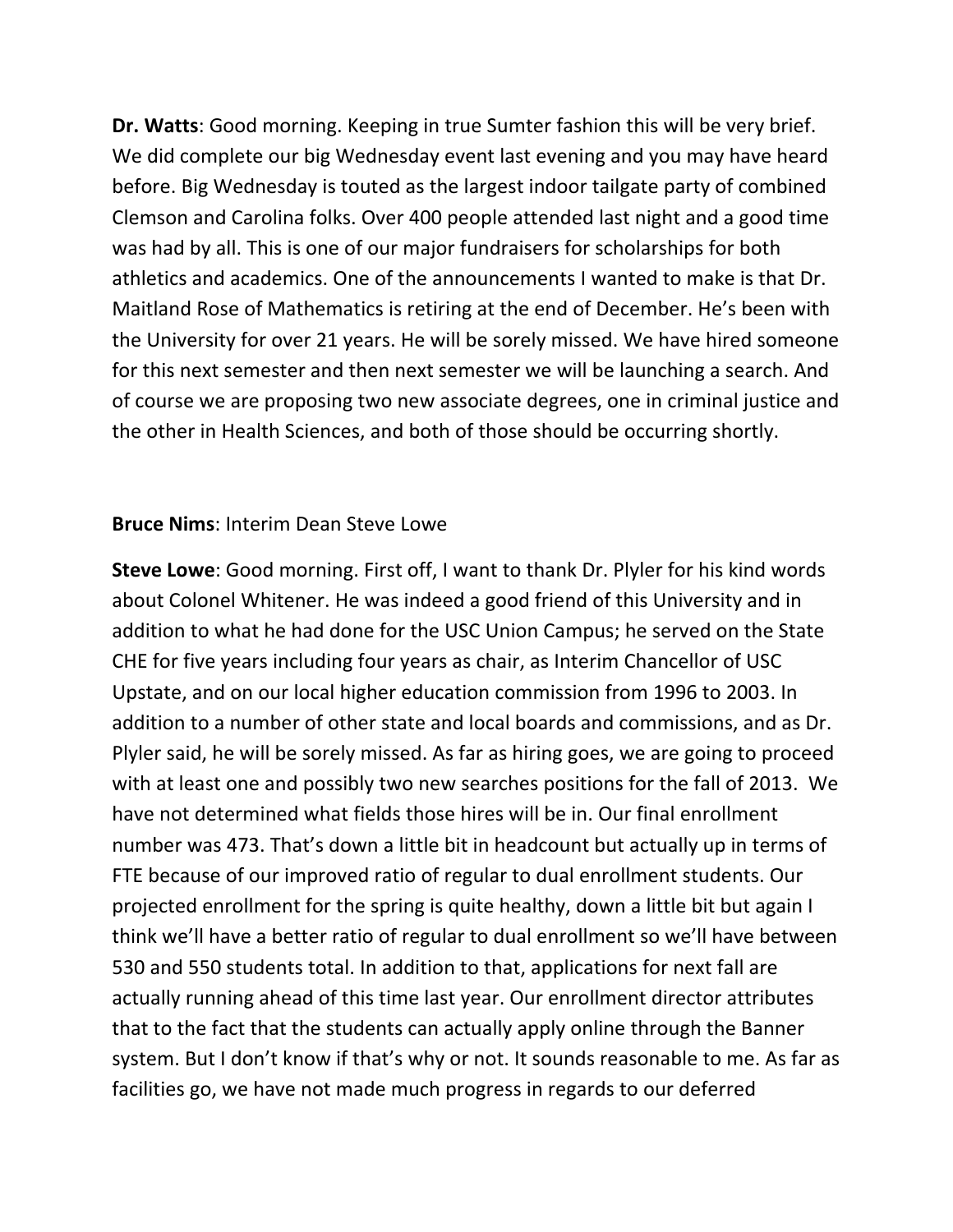maintenance and if you see the holes in the ceilings of this building that is a holdover from our re-cabeling and rewiring system project from last year. We are still working on that. We are also looking into installing a voiceover IP system. So we are looking at that as well. Athletics, our club baseball team, the Bantams have played 8 games. They are 3 and 5. They finished last weekend at a tournament that they entered at the last minute 0 and 3, but in fine Gamecock tradition in the words of our students, they didn't lose by much. So, in addition to club baseball we are going to start club softball next year. So we are looking forward to that as well. Oh, and I also forgot to say welcome to our Porch. The USCU Players will present the Porch Gatherers our first theatrical production ever, I think, or at least in memory. The Porch Gatherers written by Lee Lawing will be presented tonight at six and Sunday at two. This is the first production by this fledgling group. They presented part of it at last year's Literary Festival and it was quite a hit, so they decided to do the entire production for this year and we are also planning for the third Literary Festival next March 22<sup>nd</sup> and 23<sup>rd</sup> and that concludes my report. Thank you.

**Bruce Nims**: It's now time for standing committee meetings, but I should also mention that lunch will be held at twelve o'clock across the street in Trulock Gym. Rights and Responsibilities will be meeting in 201, I think these rooms are all on this level, Welfare in 209, System Affairs in 307, and the Student Services will meet in room M303, the Executive committee in 202, and the Dean's meeting will be in the Founders house.

#### **Regional Faculty Senate Minutes for Nov. 16, 2012 – Union**

#### **Afternoon Session.**

**Bruce Nims**: The one o'clock bell is chiming. That will be our signal to bring this afternoon's meeting to order. For this afternoon's meeting we'll be engaged in a rehearsal for retirement by sitting up here on this rocking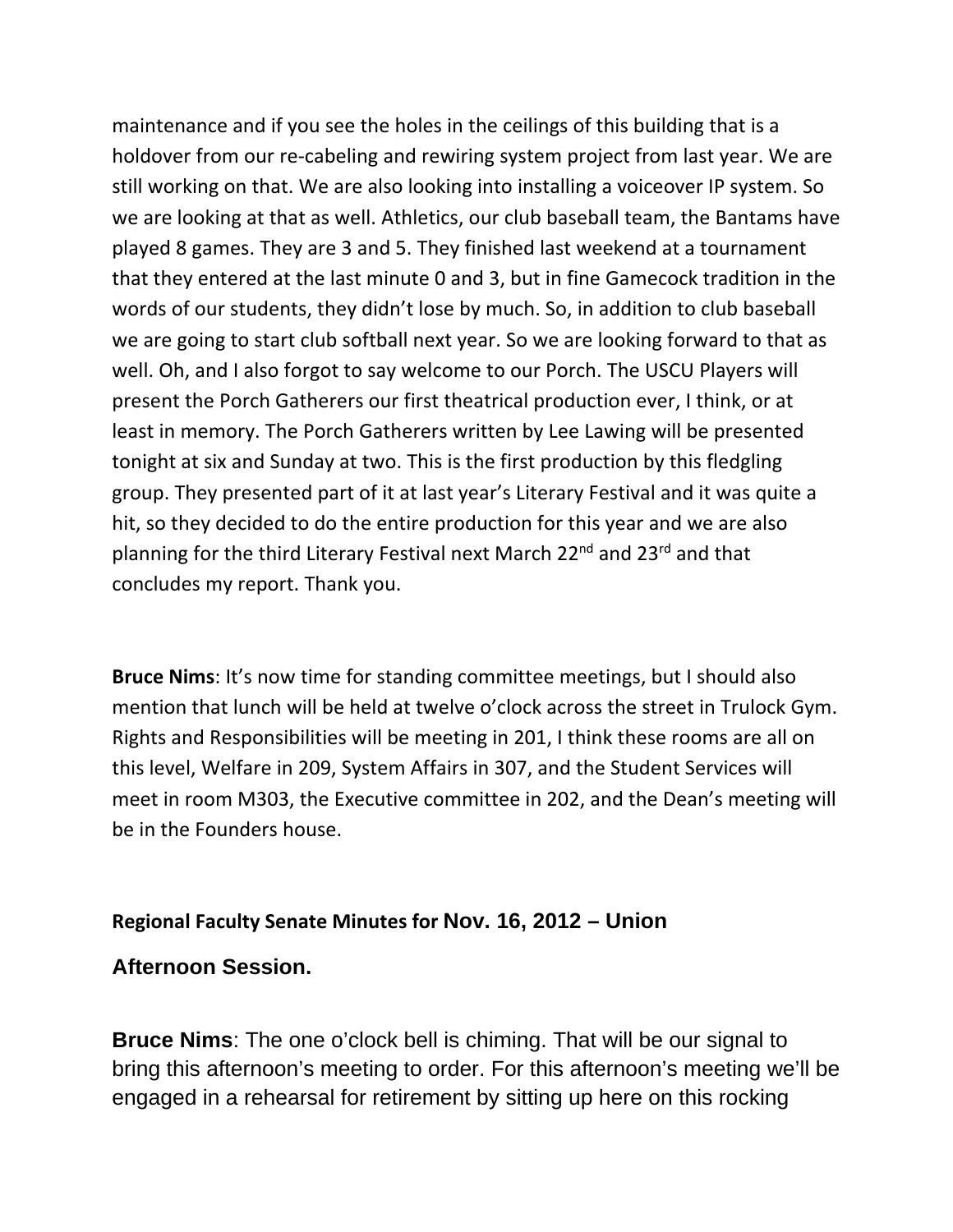chair in between the reports so I won't be running into people coming up and down. Okay, first item of business is correction and approval of the minutes. Copies of the minutes were available for anyone who wished to review them for accuracy. Are there any corrections or additions to the minutes? Hearing none the minutes stand approved as distributed. Okay, we'll now move to reports from standing committees. Rights and Responsibilities Professor Danny Faulkner.

**Danny Faulkner**: Good afternoon. Good afternoon. Thank you, much better. We have four motions coming out of the R&R Committee today. The first two are clearly non-substantive. Motions number three and four are in some sense technically substantive, but I think in reality they really aren't. So we are going to ask that the Chair rule those non-substantive as well. So we'll be able to conduct a vote on all four of those motions during New Business today. Okay the first motion coming forward, we got a communication from Chris Plyler our Vice-Provost recently that the administration in Columbia is requesting that someone in his office scan the T&P files already submitted for the year in paper form. Apparently, they want electronic versions because Columbia has already gone to that, and they want us to go to that as soon as possible. We can't ask our people to do that, it's a little late in the game for that. So they are asking someone in Chris' office to scan the documents so that it could be submitted up the line for further review past his office. I want to thank Chris publically here and also thank him for his sensitivity and respect for us. One these sorts of matter he has always asked for our input and consent on things. I don't think scanning the documents this one year violates the spirit of the Faculty Manual, so I think we ought to support him. The motion we have here is endorsing that request. Here, I'll read it as follows:

*We hereby endorse the administration's request that the Vice Provost's office electronically scan this year's tenure and promotion files for review beyond his office. We request that the Vice Provost ask each applicant's permission to do this. To ensure that the scans are properly done, we further ask that the electronic files, excluding pages RCTP 3, 7b, 8b and all items following tab 11 scanned by the Vice Provost's office be sent to the individual applicants.*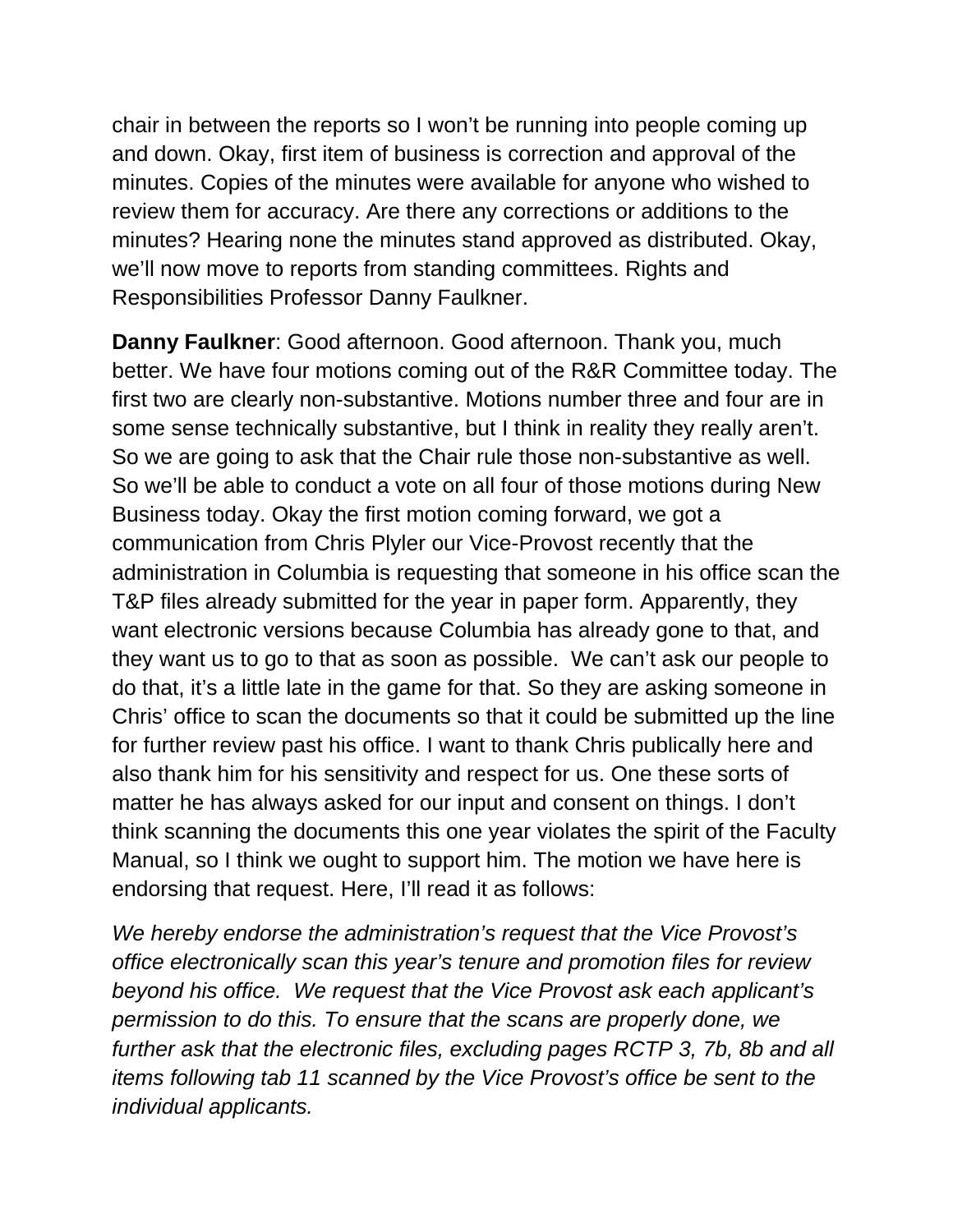I'll explain a little bit more why we worded it this way. First of all, we think it's courteous to ask permission of the applicants to have their documents scanned. And if you don't want to give permission to do this you need to check your head. There's really no problem there, I think. So it's a courtesy. If you are one of the applicants when you get that courtesy call you ought to respect that and give your agreement to it. There's no harm in doing so. The reason why we ask for the applicants to receive a copy as well of what's been scanned is sometimes I've done it myself – scanning a document sometimes you miss a page or it isn't done very well. It's then good to have a check. Not that we don't trust anybody. I'm not saying there is anything nefarious – I'm just simply saying that I make mistakes when doing these and we can expect anybody else to do as well. So then it falls upon the applicant to make sure that the scanned document that is going up is indeed a trustworthy reproduction of it. As far as the pages that we want to exclude, these are pages that the applicant is not supposed to see through the process – things like the voting ballots and justifications. So we want to exclude the pages we ought not to see in getting that back. We'll have discussion of this again under New Business when we vote on this. I would like particularly if Chris at that time would address these and if he has any objections to the motion to let us know then. We want to work with you on this Chris, we think it's a great idea, and we just want to ensure Faculty rights and responsibilities through all of this.

The second resolution actually came from a faculty member on one of our campuses dealing with the distance ed possibilities with some of the programs that we now offer. So I'll read this. It's rather lengthy, so please pay attention if you would to what is says.

*The Faculty of the University of South Carolina Regional Campuses firmly believes that the ideal of bringing Higher Education to a geographically dispersed population constitutes the very core of the Regional Campuses' mission. We therefore fully endorse the plan to make a University of South Carolina education available to more citizens of South Carolina by allowing access to online degrees. We also believe that it is most appropriate, given our mission, that access to these degrees be provided by making use of the Faculty and Staff of the Regional Campuses. However, it is critical that*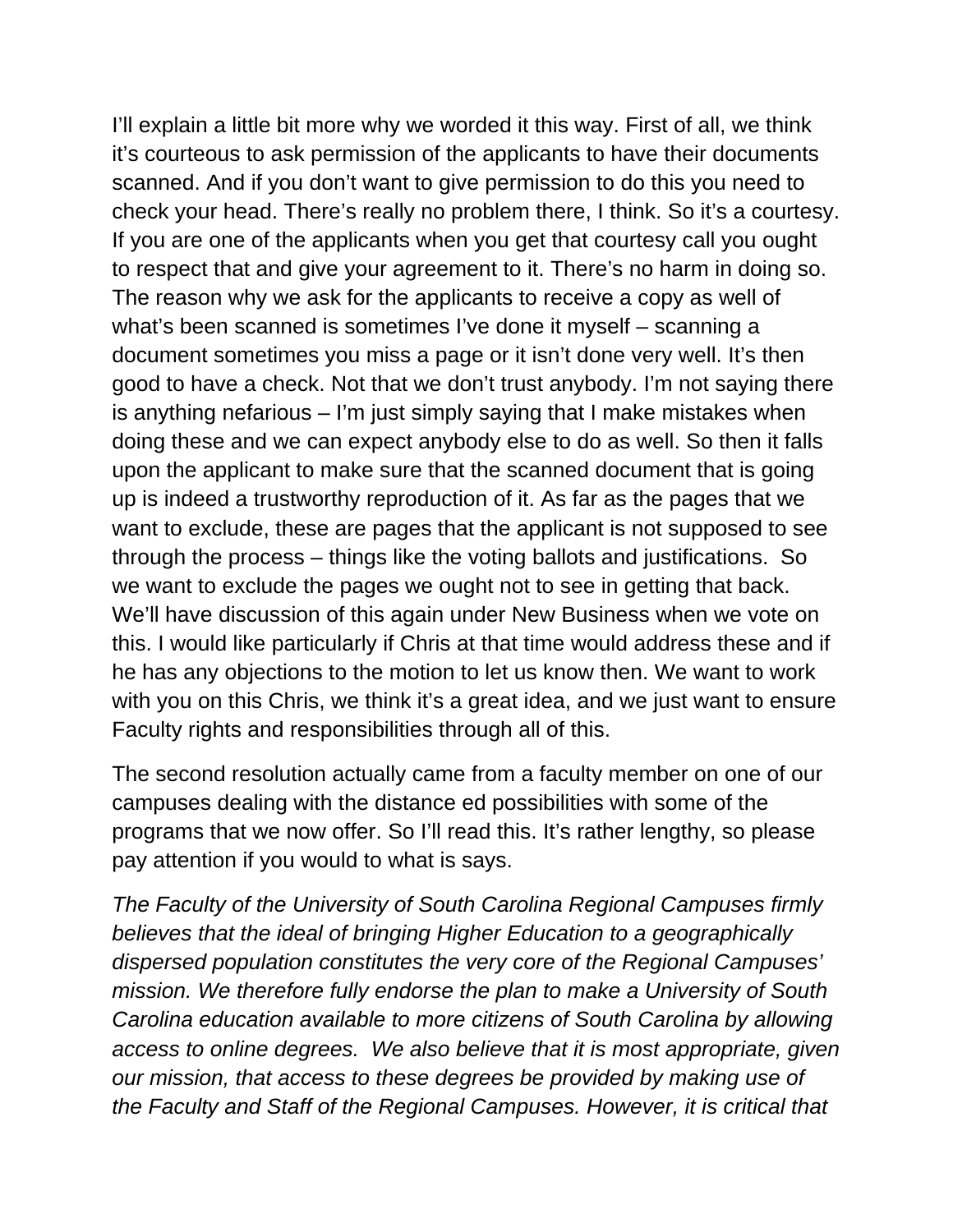*the expansion of these online degrees offerings not jeopardize already existing models such as those which govern the BLS the BOL and other cooperative degrees. Currently, Regional Campus students can earn course credit by taking fully online courses, two-way video classes, or traditional face-to-face classes. We believe that this flexibility is the best way to meet student needs. Exclusive use of the online format would likely limit, not expand that access to college education to which the Regional Campuses are so devoted. Certain disciplines require a level of studentteacher and student-student interaction, which the online formula cannot readily provide. Furthermore, while some students will benefit from an online experience and the availability of online degrees will allow us to attract new students to our campuses, it is our belief that online coursework is not appropriate for all. Many of the students on the Regional Campuses require the face-to-face classroom experience to persist and to succeed in their academic goals. We fear that moving to exclusive rather as opposed to supplemental online degree programs will inevitably result in the underserving of our student citizens. We request that these concerns be given serious consideration as Palmetto College continues to be designed and implemented.* 

Okay, motion number three - this is actually a technical change to the Faculty Manual on pages 33 to 35. We have there four categories of scholarship and they are listed as Professional Development, Application of Knowledge, Evaluation of Scholarship, and Dissemination of Knowledge. I believe they actually are listed in that order. The problem has been that when people tend to put together the T&P files they follow that order, and the weakest one probably, the Professional Development comes first, and that doesn't look as good. So we decided to reorder these both in the text and the table that appears as I mentioned. So this would be the new order. We aren't changing any language. We're not adding or subtracting things. We are just reordering things. That's why we don't think it is a substantive change. We would like them in this order: Dissemination of Knowledge, Application of Knowledge, Evaluation of Scholarship and Professional Development. Again, that's not really a substantive change. We will ask the chair to rule them as non-substantive so we can vote on those today.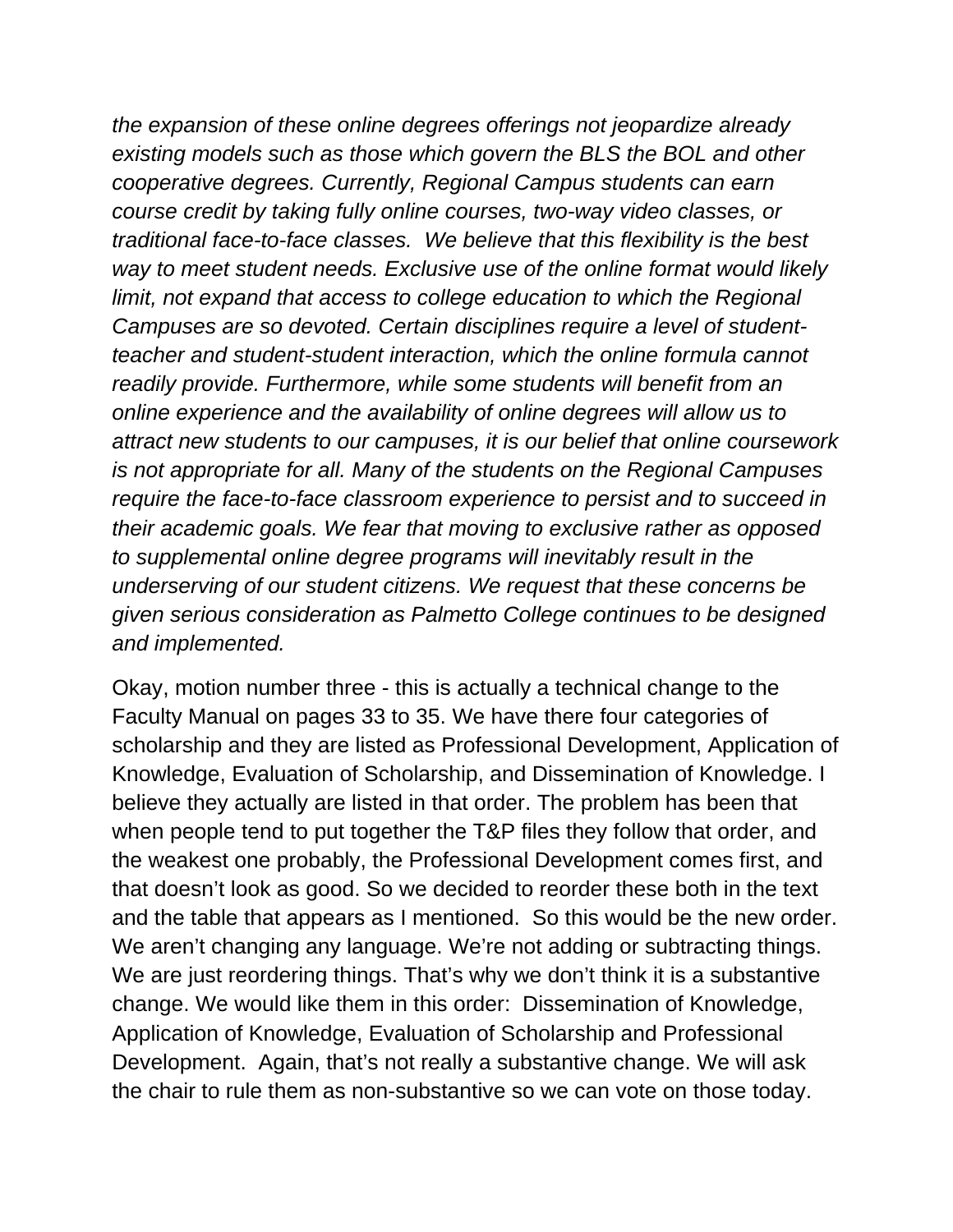Okay, our fourth motion again is technically a manual change but it doesn't change anything in the sense of reality. We have listed on our Standing Committees one is the Provost Regional Campuses Advisory Committee. Some of you have served on that. Generally, there are two reps per campus and the chair of this body. However, the Provost always brings to these meeting his staff his Vice Provost with him, they are always there anyway, and it was brought to our attention that this committee is mentioned in the Columbia Faculty Manual and the makeup includes the Vice Provost. We don't have that in our description. We've been asked to add it. So here is our motion

We want to add*, "as well as the Vice Provost,"* to the membership of the Provost Regional Campuses Advisory Council. Now we can better take care of this in the future by moving this from the actual part of the manual to the appendix of the manual. We already did that a while back recently in the last six months to various committees so the makeup can be changed – they change titles. For instance, the Vice Provost over us, his title changes every few years. So we need to update those. It shouldn't require a manual change every time it happens. So the second part of our motion reads, "And that the description of this committee be moved from the Regional Campus Faculty Manual to the appendix." And this would alleviate any changes made in the description of the Committee in the future.

So those are the four motions. A couple of other items we discussed in great detail. The final report from an Ad Hoc committee that was chaired by Professor Lisa Hammond this summer and into the fall. This committee was charged with making some recommendations in changing the T&P form. We've had a T&P form for year without radical alterations being made. It's time to make some changes to it, particularly as we look forward to soon going online with our submissions. So very important work. The Committee had a lot of blood on the floor in the arguments that we had for the past six months. We finally came down to a consensus and Lisa very carefully went through that and prepared that for us today. We reviewed it and decided not to act upon it right away. Lisa is going to be putting this up on the website for you all to review. I'm sure it will be in the format that we saw, with the existing items in black and the changes in red. I encourage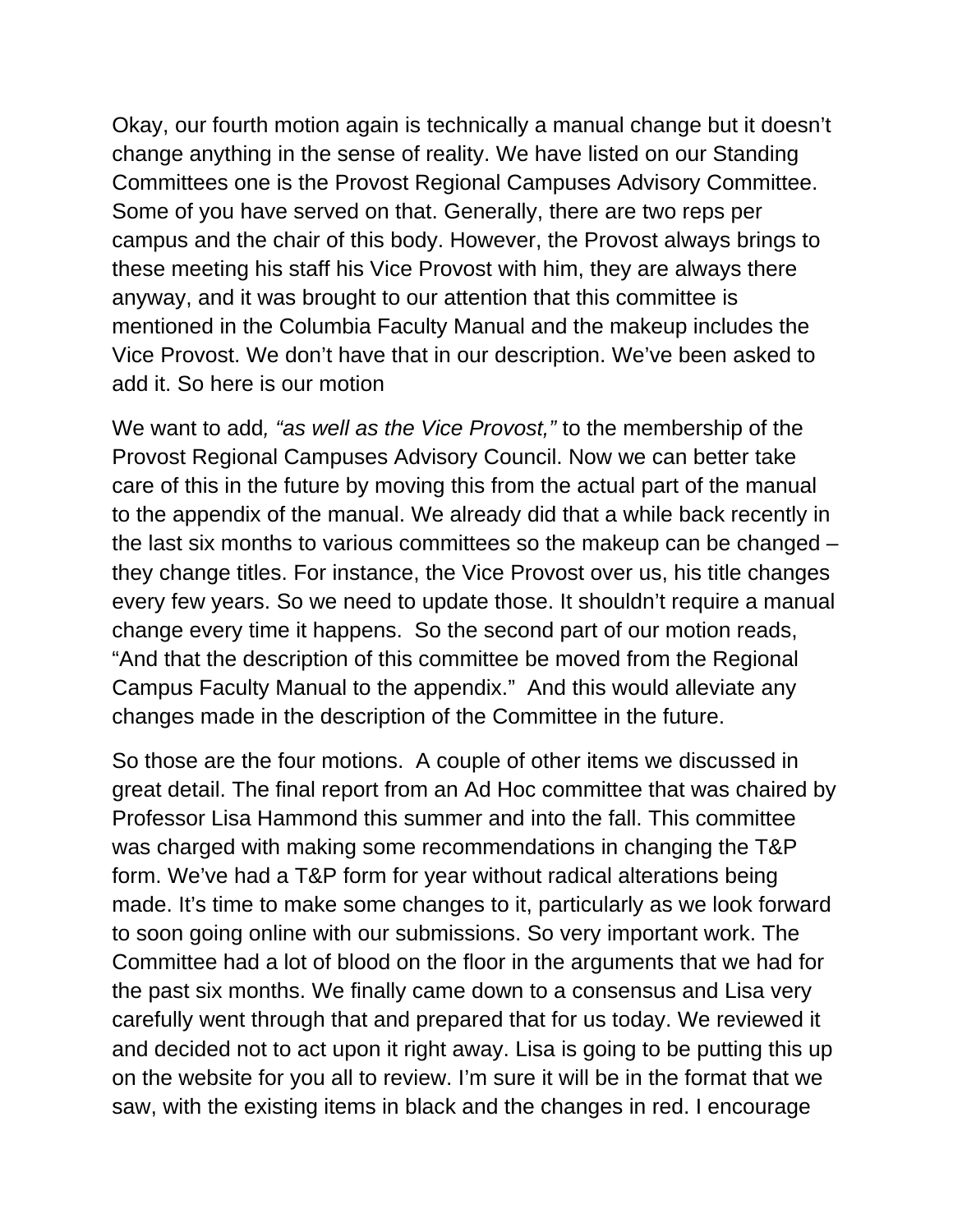you when that comes up to look through that very carefully, and we'll be moving in the February meeting to vote at the April meeting on these changes. So it's a very important function on all of this.

As indicated this morning, this is my last Senate meeting, so we decided to elect a new chair. We unanimously elected Lisa Hammond. I've worked with her for a few years, being from the same campus. She's much more detail-oriented than I will ever be I am sure and she's done a great job in the past as the chair of this committee. She knows better than anyone our existing Faculty Manual, so you could not have anyone better representing our R&R Committee. I am very encouraged and am sure she's going to do a fantastic job in the spring semester and you are lucky to get her to do that.

On a personal note, as I said before this is my last Senate meeting. I think I've served on the Senate continuously for twenty years or more. I've been on the Executive Committee a couple of times and in between and before and after I've been on the R&R Committee. It's been a delight and pleasure to work with all of you. I see Dr. Duffy is here this afternoon and this morning as well. And I want to say farewell with him. It's been a pleasure working with him over the years. It goes way back we used to have long meetings at the faculty house and also at the beach as well. When I think of the Faculty Senate I tend to think of John Duffy because he was so important in the past. Chris has taken his place and done fantastic as well. Chris, you've always been sensitive for our rights and responsibilities, and I really couldn't ask for a better Vice Provost and I want to thank you for the great relationship we've had over the years.

**Bruce Nims**: Thank you again, Danny, and again we will be talking about those motions in New Business. Welfare with Professor Fernanda Burke.

**Fernanda**: Okay, no motions from the Welfare Committee, but I did want to make a few announcements. The T&P workshop will be coming up January 18, so please mark your calendars for that. We are finalizing the agenda and hopefully that will go out next week Through Summer Meetze – she will be sending those out. Please RSVP when you get those, and also if you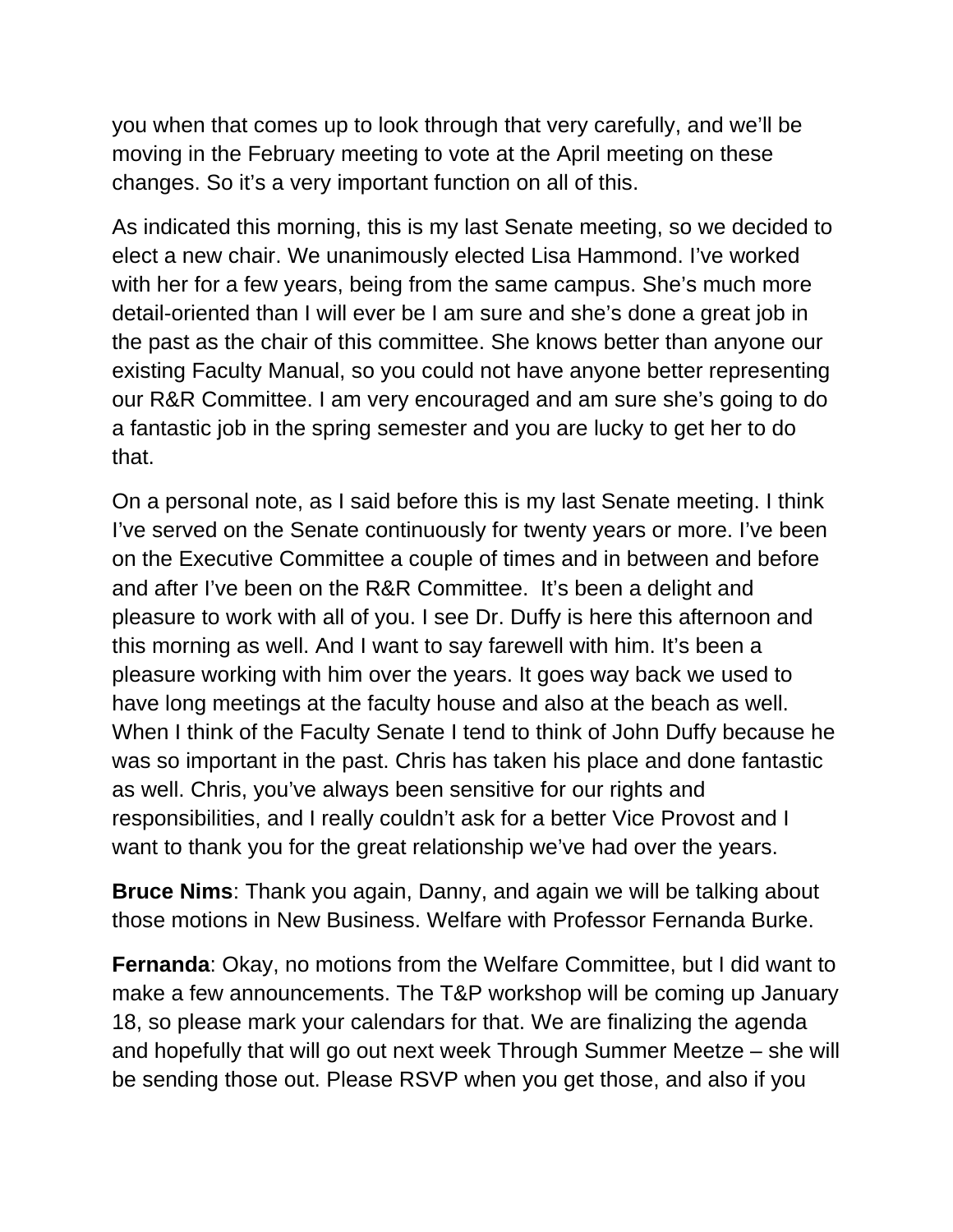could send topics or questions that you would like to be addressed at the workshop that would be wonderful so we can get a good discussion there. The John J. Duffy Excellence in Teaching Award – those nominations are due December 1<sup>st</sup>. I hope that all campuses are working on getting those nominations. Please have them sent to me by December 1<sup>st</sup>. Applications are then due on January  $31<sup>st</sup>$ . I'll be in touch with the nominees about the process and what they need to do to complete the files. We are also working on the salary study. We did get all the numbers from Pam Hayes on the salaries for all the Regional Campuses and we'll be working on comparing those to other peer institutions. So we'll be gathering that data as a committee and then having something for you in April. Thank you. Any questions? Yes.

## (inaudible)

**Fernanda:** I believe it's three years of your teaching evaluations. Let me see I have the little. Sorry about that. It says the award file covers the previous three years of teaching. So if you were in 2010 you would include fall of 2007 to summer 2010. So of course if you've been here one year whatever time you have been included in the system. Yes?

(inaudible from Salkahatchie. Can you nominate people who have been nominated in the past but didn't win?)

**Fernanda:** Yes there are only restrictions on winners. It's two years inbetween. So if you were the winner in 2009, you can apply in 2012. So if you won, then you will not be able to be nominated for a 3 year period. But if you did not win, by all means please reapply and nominate those individuals. Any other questions? Thank you.

**Bruce Nims**: System Affairs, Professor Andy Kunka.

Andy: The System Affairs Committee had four items on its agenda and we will have two motions coming forward in New Business so I want to cover those motions first. The first motion was mentioned last time. The Committee considered the Ad Hoc Committee on Associate Degrees and the Carolina Core. That's not the actual title – but it's a really long title. We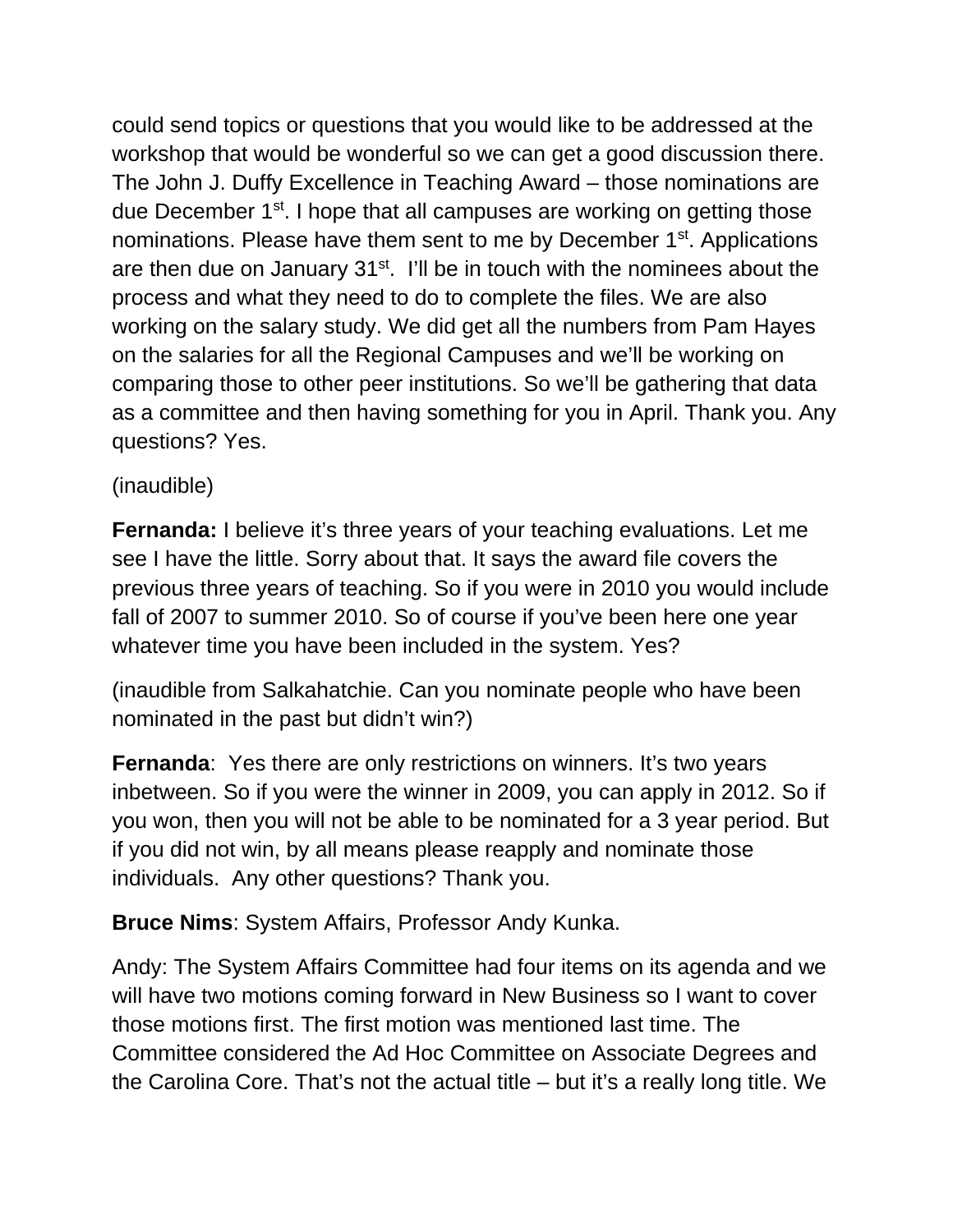mentioned last time that we would be putting a motion forward this time regarding recommendations for that for the individual campuses. And so that motion will read as follows:

*The Regional Campus Faculty Senate recommends that the faculties of each campus consider the recommendations of the Ad Hoc Committee on the Regional Campuses' Associate of Arts and Associate of Sciences degrees and the Carolina Core as is found in its report. The Senate also recommends that each faculty organization act on this request before February 15th -so that the process can move forward in the later meetings of this body.* 

The second motion we will have is in regard to a new course, RCAM 151 Computer Literacy and Application. The committee approved this so I will read the course description: An introduction to computers and their general personal application. The objectives of the course: Upon completion of this course the student will be able to describe the general components of computers and what they do, effectively use the Internet to locate and/or publish information, effectively use a computer operating system and utility applications (e.g. Windows and virus protection to manage and protect the files) and four, demonstrate the effective use of contemporary application software – Microsoft Office Suite, Word, Excel, PowerPoint, and Access. Some explanation for this course. On some of our campuses CSCE 101 has morphed into the course described above. This is a useful course for our students and needs to continue to be taught. However, given Carolina Core, it can no longer be taught as CSCE 101. The creation of RCAM 151 will allow us to continue to offer this content and will allow us to avoid confusion with CSCE 101. This course is not designed to meet ARP core requirements. It should be allowed at least as an elective in our AA and AS degrees and the various degrees offered through Palmetto Programs or College. Those two items will be brought forward in New Business.

One other item that we had regarding that was left over from the previous meeting – we had been charged with taking the memo the Provost sent regarding the summary of teaching evaluations and we were asked to make sure that our Regional Campus Faculty Manual policy on that is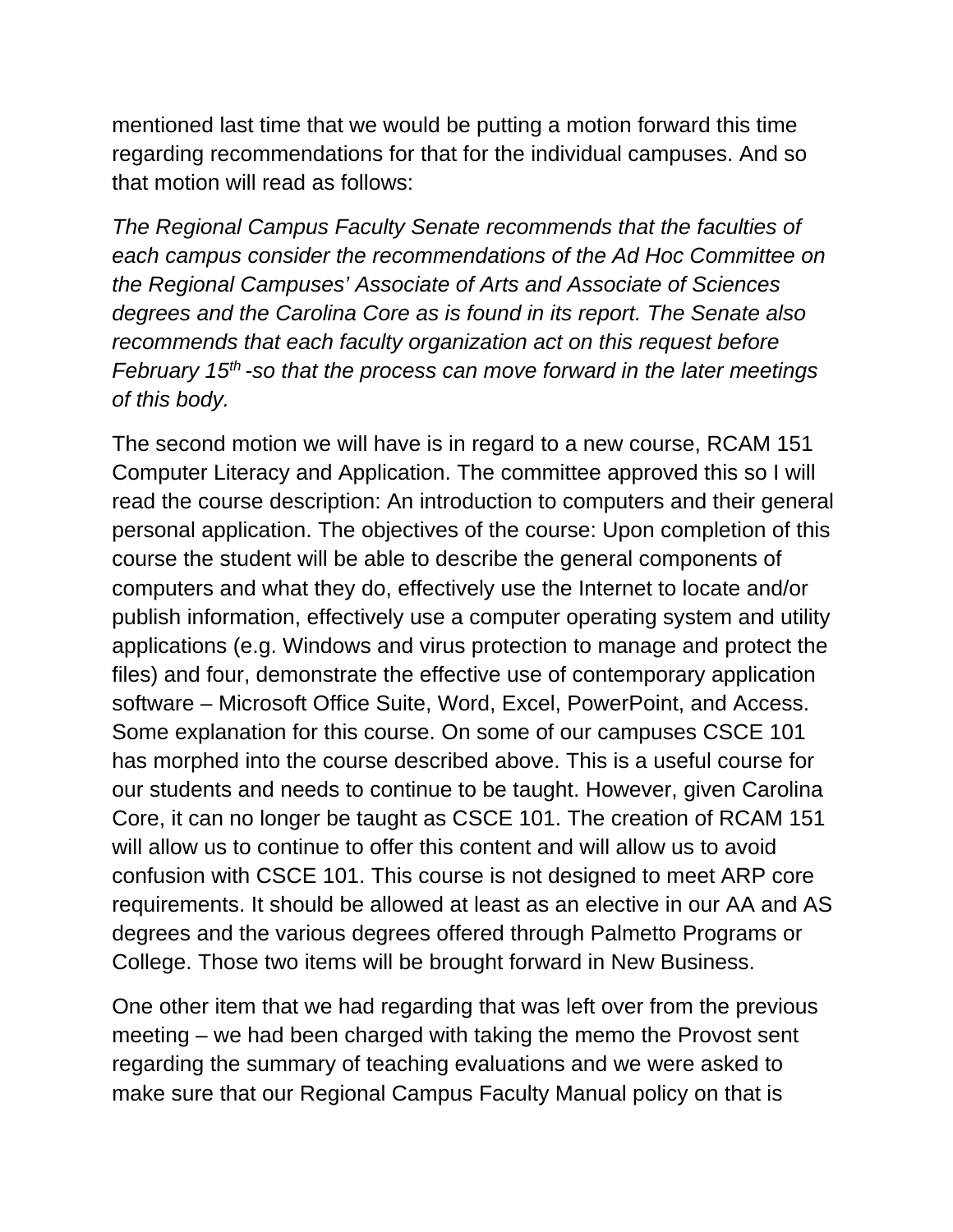consistent with what the Provost was asking. We agreed that it was and so I was charged with sending forth to the Provost a copy of our policy with a statement to that effect. Christine Curtis wrote back and I just want to read part of her message.

"We will be continuing as a committee with this particular issue. My analysis is that one area where the Regional Campuses and Extended University teaching summary guidelines fall short is in the lack of collecting teaching data for other sections of the same course, or other courses in the same discipline at the same level with the same campus and in comparison with all the other Regional Campuses. Adding an additional set of data from faculty teaching other sections or if other sections are not being taught, from other courses that faculty are teaching in the same discipline at the same level would satisfy the requirements of the Provost memorandum."

So what we take from this is that the Provost's Office is asking for us to add to the data that we collect if we don't already collect this data and individual campuses differ on this the comparison across the Regional Campuses for individual courses and a comparison across the Regional Campuses for individual disciplines as well.

And as I said the Committee is going to continue to discuss this before we move forward with any particular motion regarding it. And the final item we continue as a committee to address issues related to the Dashboard. This is an ongoing issue for the committee and will continue to be discussed at future meetings .

**Bruce Nims**: The Executive Committee – Professor Henni von Bulck did a secretary internship during the Executive Committee so he will deliver the report.

Henni: The Executive Committee met on October 26<sup>th</sup> in Columbia. Dr. Plyler opened the meeting and reported on the progress made with Palmetto College, among other things he mentioned that there have been meetings with Academic Partnerships, a company that works with colleges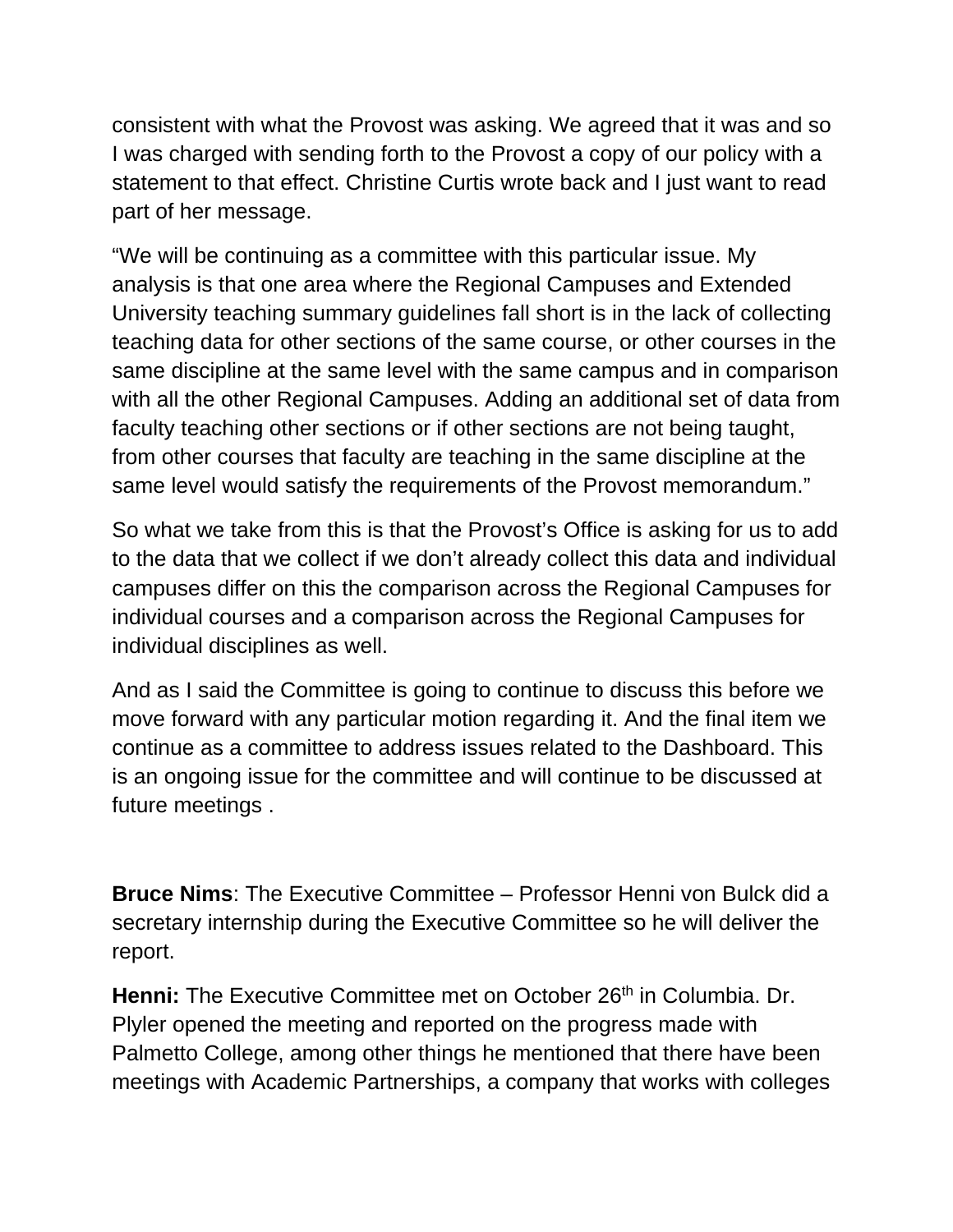and Universities to assist in conversion of traditional courses to online courses. He expressed the belief that these courses will be of very high quality and probably will use Blackboard. He also commented on the retirement of Danny Faulkner. Dr. Sally Boyd reported on the Extended University and reported that things are on their way with the BLS being online this fall offering 12 courses. The BOL degree is expected to be online in the fall semester in 2013 with 14 courses online. Most of the reports of the other campuses dealt with things that have already been dealt with today as well as the fact that the various search committees are well on their way. Thank you.

**Bruce Nims**: Now for the reports from Special Committees. Committee on Libraries. Professor Maureen Anderson has sent her report to Professor Sarah Miller who will give it to us.

**Sarah**: Maureen actually texted me and I thought I was going to be real cool, but now you all see that I have a flip phone. And it says, "Hey, not too much to report on Library Committees they met on October 22, talked about the construction making progress in Cooper and there will be another meeting in the spring semester. She'll have something more substantial in the spring.

**Bruce Nims**: The Courses and Curriculum Committee Professor Robert Castleberry.

**Robert**: I've already electronically submitted my report so I think I can just let you read it and I can cut to the chase. It's the same old stuff we keep meeting. We've met twice since our last meeting. We approve things, it goes before the Columbia Senate, they act on it. All of this is on the web page if you want to keep up with it, and you really should. I would draw your attention to the Carolina Core. Over the last two meetings we have approved approximately 80 courses for the Carolina Core so you really should keep up with that as it has a direct impact on you. I would also like to say thank you very much Union for a wonderful meal. I'm glad I'm not a Senator so I can take a nap over here while you guys work it through. Thank you.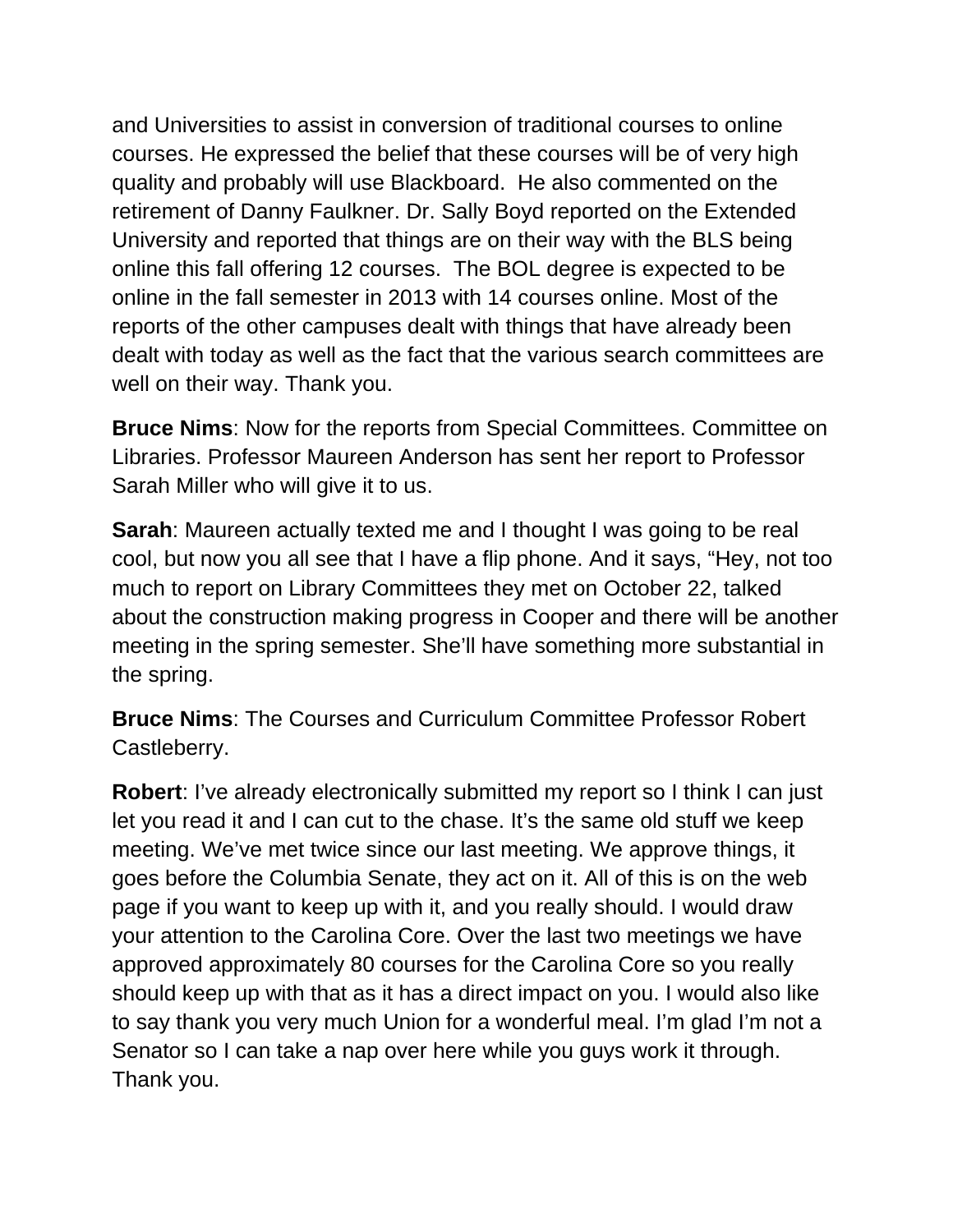**Bruce Nims**: Professor Janet Hudson is our representative on to the Committee on Faculty Welfare and she has submitted this report. There have been meetings in October and November and the issues covered have been a recommendation that the Faculty Senate adopt a policy on faculty civility that has clear policies and procedures and sanctions for violations. This is designed to address an ongoing problem of some bullying of faculty by faculty. The Committee is currently drafting the policy and the procedures. The Welfare Committee has also investigated the possibility of raising travel per diems when traveling on Federal grants or privately funded grants and discovered that this is regulated by State Statute in each year's annual appropriate bill. Changing per diem would require legislation, thus it is not in the University's control except through lobbying. The Welfare Committee is developing a faculty climate survey to administer in spring 2013. The Committee is also investigating the family fund approach to soliciting funds for this committee's distribution for faculty health benefits. It is also investigating a tobacco free task force's recommendation that we gain faculty report for the implementation of the initiative. Now that's the report from the Faculty Welfare Committee.

The Faculty Board of Trustees Liaison Committee for which I am the representative has not met. It is scheduled to meet on December 18th.

The Regional Campuses Research and Productive Scholarship Committee.

(inaudible**) Kajal Ghoshroy**: I'm sorry I've been appointed just thirty minutes ago. We do have a charge. Apparently there is money to be spent on summer scholarship for research for faculty. We are reviewing the proposal for how the judging is going to take place. We have figured that the committee is lacking in members. Each campus should send two members to the committee. Hearsay is that there is substantial money to be invested in this, so I would ask campuses to pay attention to who they have sent to the committee and that they be research-oriented at various levels. That's all I have to say. Are there any questions? Thank you.

**Bruce Nims**: The Regional Campuses Academic Advisory Council was scheduled to meet on November 2, but the meeting was postponed to a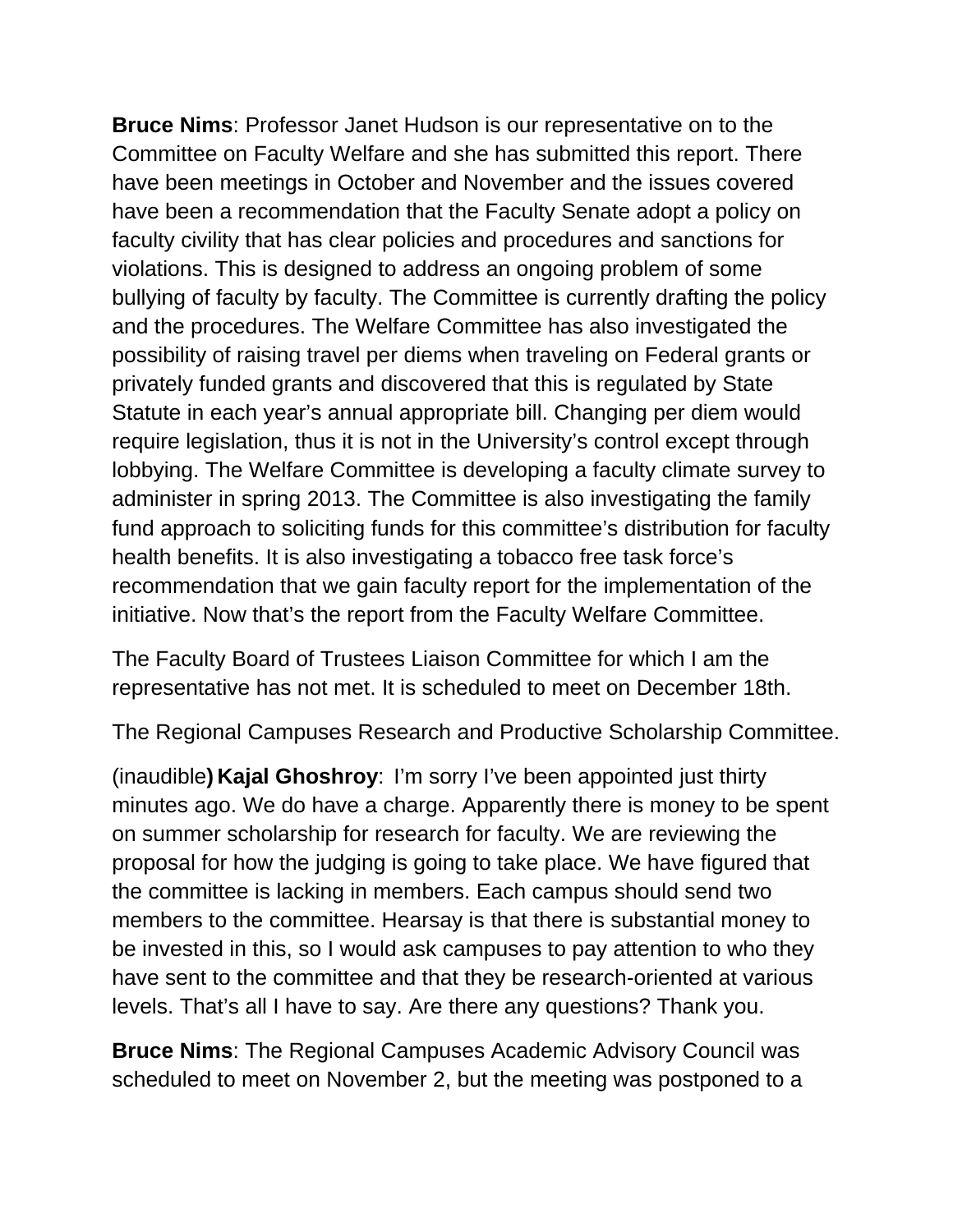later date and another meeting date has not been announced as of yet. We do not have a report from the Conflict of Interest Committee. Is there any unfinished business? Hearing none, we will move onto New Business and we will now entertain the motions from the Rights and Responsibilities Committee.

**Danny Faulkner**: Okay, motion number one, I'll read this again because it's fairly short and again we encourage discussion before we vote on this.

*We hereby endorse the administration's request that the Vice Provost's office electronically scan this year's tenure and promotion files for review beyond his office. We request that the Vice Provost ask each applicant's permission to do this. To ensure that the scans are properly done, we further ask that the electronic files, excluding pages RCTP 3, 7b, 8b and all items following tab 11 scanned by the Vice Provost's office be sent to the individual applicants.* 

**Bruce Nims**: This motion comes from committee and therefore requires no second. Is there discussion?

(inaudible)

**Danny**: What was the question?

(inaudible)

**Danny:** I think just the file itself. It wasn't very clear, but I'm getting a nod from the Vice Provost that's what it means -just the file not the supporting documentation. And tell us, Chris, do the people beyond your office really look at the supporting documentation much?

**Chris**: (inaudible) Not much.

**Danny**: Alright. That's way too long. Good question, Andy. Do you have any input or comments, Chris since this does impact you directly. We are trying to give what is being asked of you.

**Chris:** (inaudible)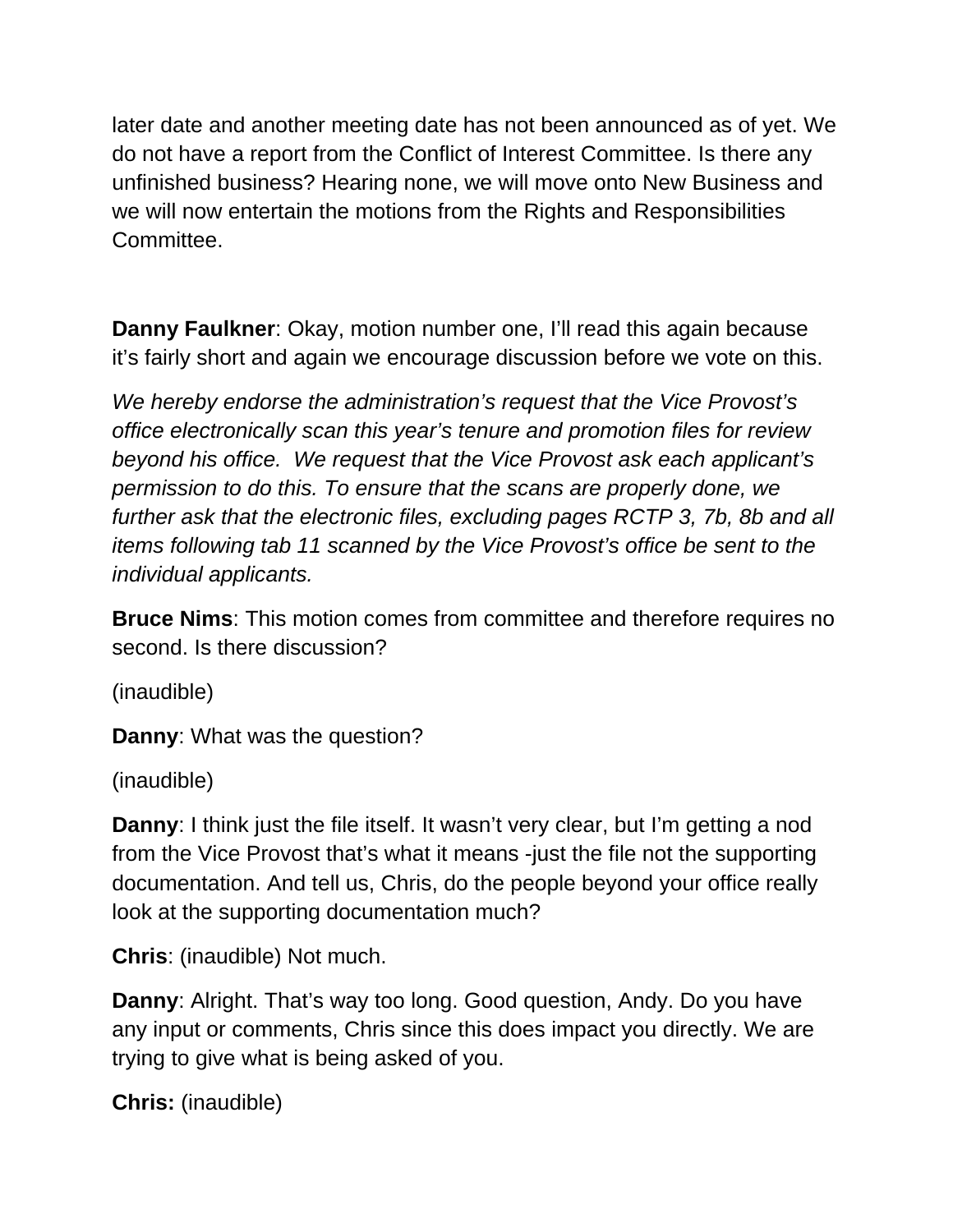**Danny**: Alright, and again I just appreciate your spirit. This is the sort of thing that as an administrator you could just do without consulting us, but you've always been willing to come to us and seek our consent and we are happy to give it to you.

**Bruce**: Now that the Vice Provost has been properly praised we'll call the question and bring it to a vote. All in favor say, Aye. Motion passes.

**Danny:** I'm not seeing a lot of voice on this. Alright, I'll read it quickly this time.

*The Faculty of the University of South Carolina Regional Campuses firmly believes that the ideal of bringing Higher Education to a geographically dispersed population constitutes the very core of the Regional Campuses' mission. We therefore fully endorse the plan to make a University of South Carolina education available to more citizens of South Carolina by allowing access to online degrees. We also believe that it is most appropriate, given our mission, that access to these degrees be provided by making use of the Faculty and Staff of the Regional Campuses. However, it is critical that the expansion of these online degrees offerings not jeopardize already existing models such as those which govern the BLS the BOL and other cooperative degrees. Currently, Regional Campus students can earn course credit by taking fully online courses, two-way video classes, or traditional face-to-face classes. We believe that this flexibility is the best way to meet student needs. Exclusive use of the online format would likely limit, not expand that access to college education to which the Regional Campuses are so devoted. Certain disciplines require a level of studentteacher and student-student interaction, which the online formula cannot readily provide. Furthermore, while some students will benefit from an online experience and the availability of online degrees will allow us to attract new students to our campuses, it is our belief that online coursework is not appropriate for all. Many of the students on the Regional Campuses require the face-to-face classroom experience to persist and to succeed in their academic goals. We fear that moving to an exclusive rather as opposed to supplemental online degree programs will inevitably result in the underserving of our student citizens. We request that these concerns*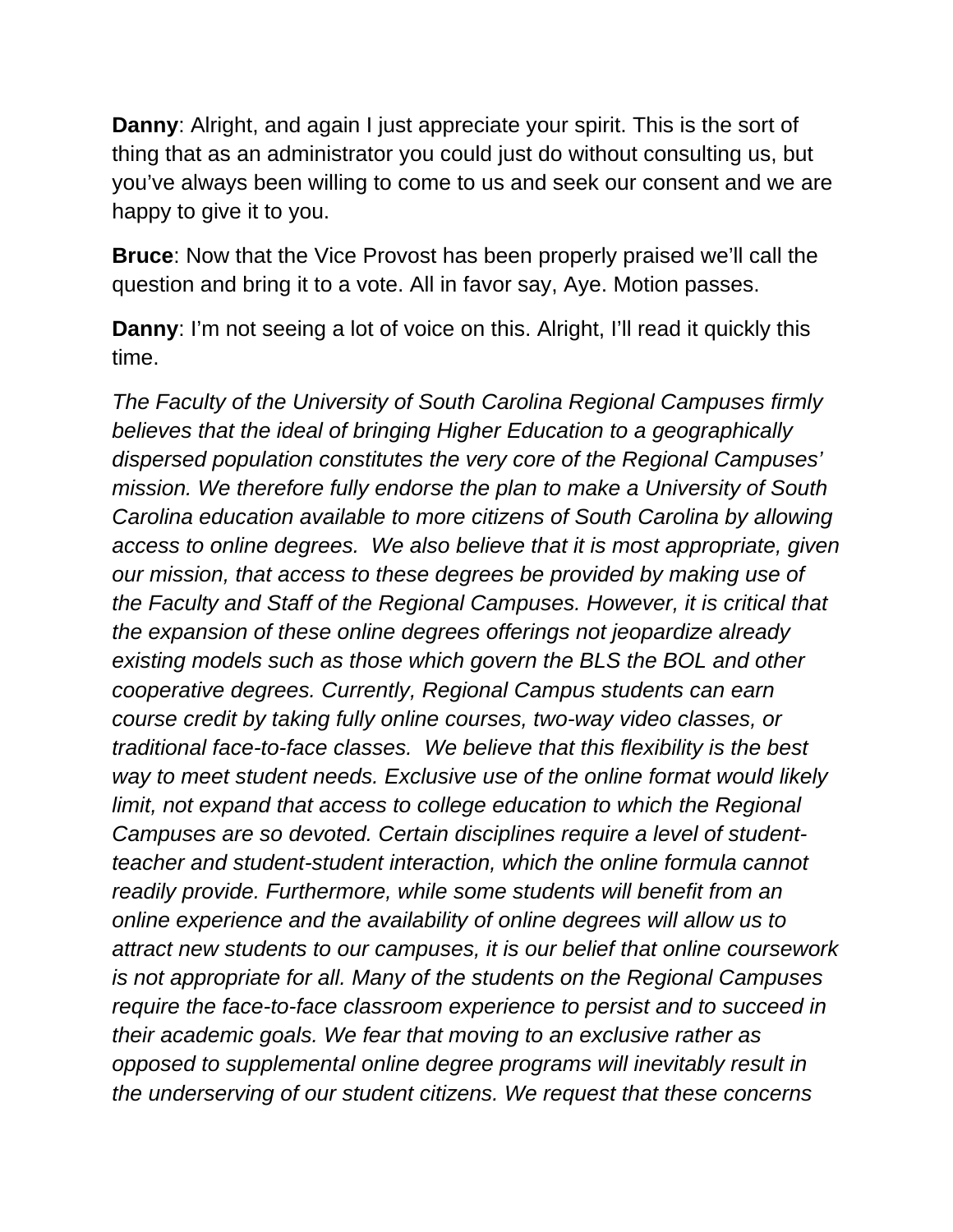*be given serious consideration as Palmetto College continues to be designed and implemented.* 

**Bruce:** The resolution has been read. Discussion?

**Patrick Saucier**: I can't very easily imagine that there is not some discipline sometime in the future somewhere under some conditions that an all online degree would not be appropriate, and I think that some statement like that, really just excluding that out is like saying, "No, we don't like that change or moving in that direction," because we all do face-to-face teaching we were all were taught that way and learned that way and are dedicated to that and we all were successful in that and that's why we are in this position that we are in. I don't think we should be making any resolutions at this point that we are in and that means that we are really committed to that and because of our position have a built-in bias. I don't think we should be making any resolutions at this point that would really affect how that online world is going to develop. Plus, if the University of South Carolina is going to remain competitive, of all the things that I watch – I admit right now I watch way too much television – I mean there are tons and tons of universities that are offering online degrees and they are accessing large portions of the population. We want South Carolina citizens to be educated in South Carolina and that may mean that we might have to develop a product like this to meet that audience. So a resolution saying that we are not even going to develop that product even before it's developed would not make sense to me.

**Jessica Sheffield**: I just wanted to add to his statement by saying –

**Bruce Nims**: Please identify yourself for the minutes.

**Jessica**: the line about online courses not providing enough studentteacher or student-to-student interaction to me (inaudible)– there's no reason to privilege face-to-face courses (inaudible).

**Tom Powers**: I did not understand anything in that motion to exclude online courses. Simply not to make them the only option.

(Inaudible) If the discussion is over I'd like to move to table this resolution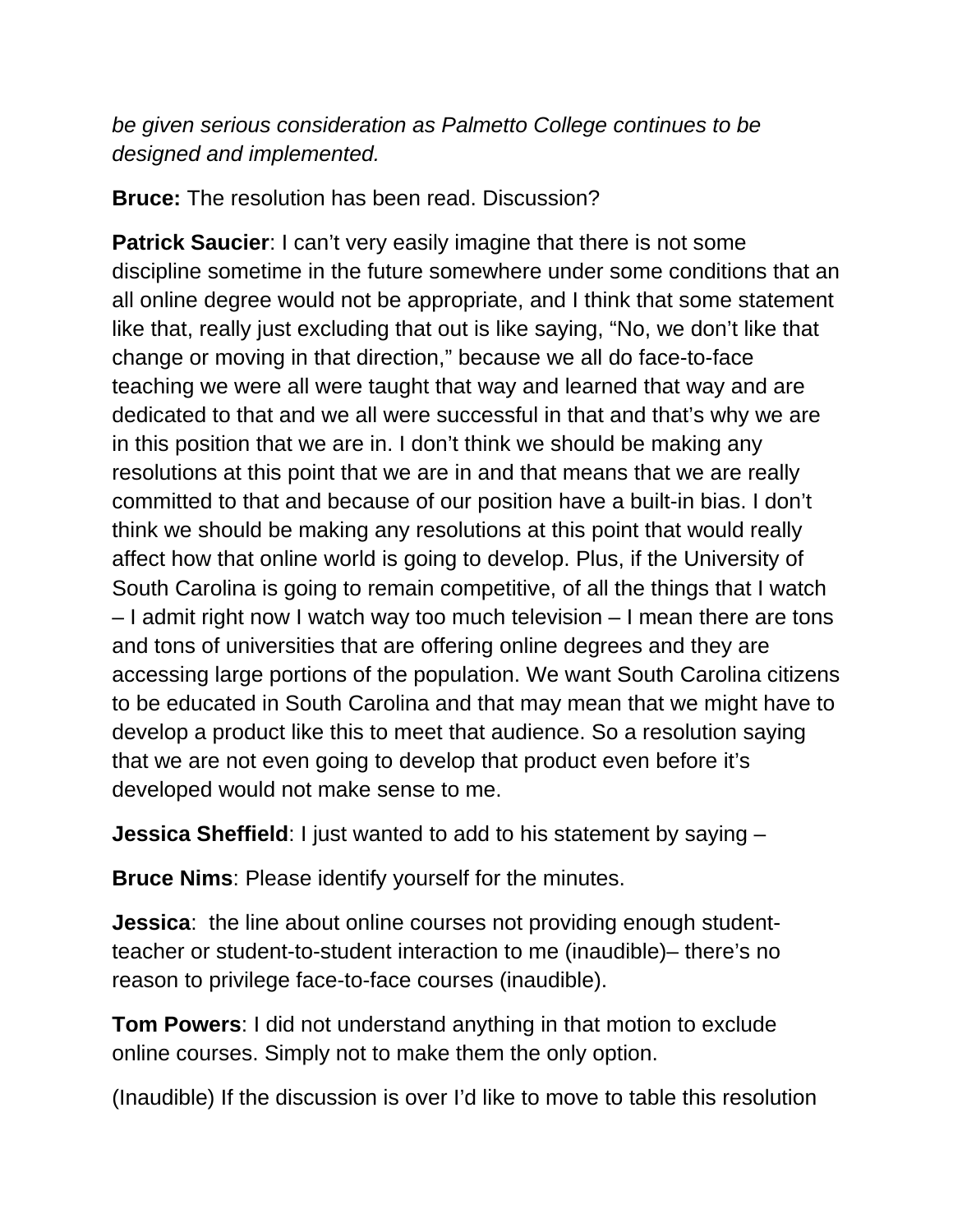## **Jessica Sheffield**: Seconded.

(inaudible) Why are we tabling?

**Patrick:** It's easier than voting no.

**Danny**: I think some concerns have been raised today about some of the terms in this motion like the word "fear" and I think that may be a bit premature. I understand the Provost's Advisory Committee which recently met this issue came up and I thought the discussion there was better – I thought – was I misinformed on that? (Inaudible) I'm sorry. I thought they had. Okay. So I think there's some concern that this is a little premature. The motion would put it on the table until someone at a future meeting would move to consider it again.

**Andy Kunka**: So I just want to say I don't know what is going to change between now and February. I understand this is an uncomfortable topic but I don't know that the word premature applies. Like what is going to be different? We've been worried about this for months. I don't know who floated this motion, but I doubt they decided on the way down today. So.

**Patrick**: they did not. I think that maybe given a little time we can change the wording a little bit so it would go across better in February is the sense that some people have.

# **Andy Kunka** (inaudible)

**Castleberry**: (inaudible) We endorse, we applaud we really like (inaudible) The statement merely states (inaudible)

**Patrick**: I would like to renew my objection and that is exactly what we need not to do. We are looking at a technology that has potential (inaudible)

# **End of disc one**

**Patrick continued:** before it's instituted, so why should we make a preemptive move now to take that decision away from the people when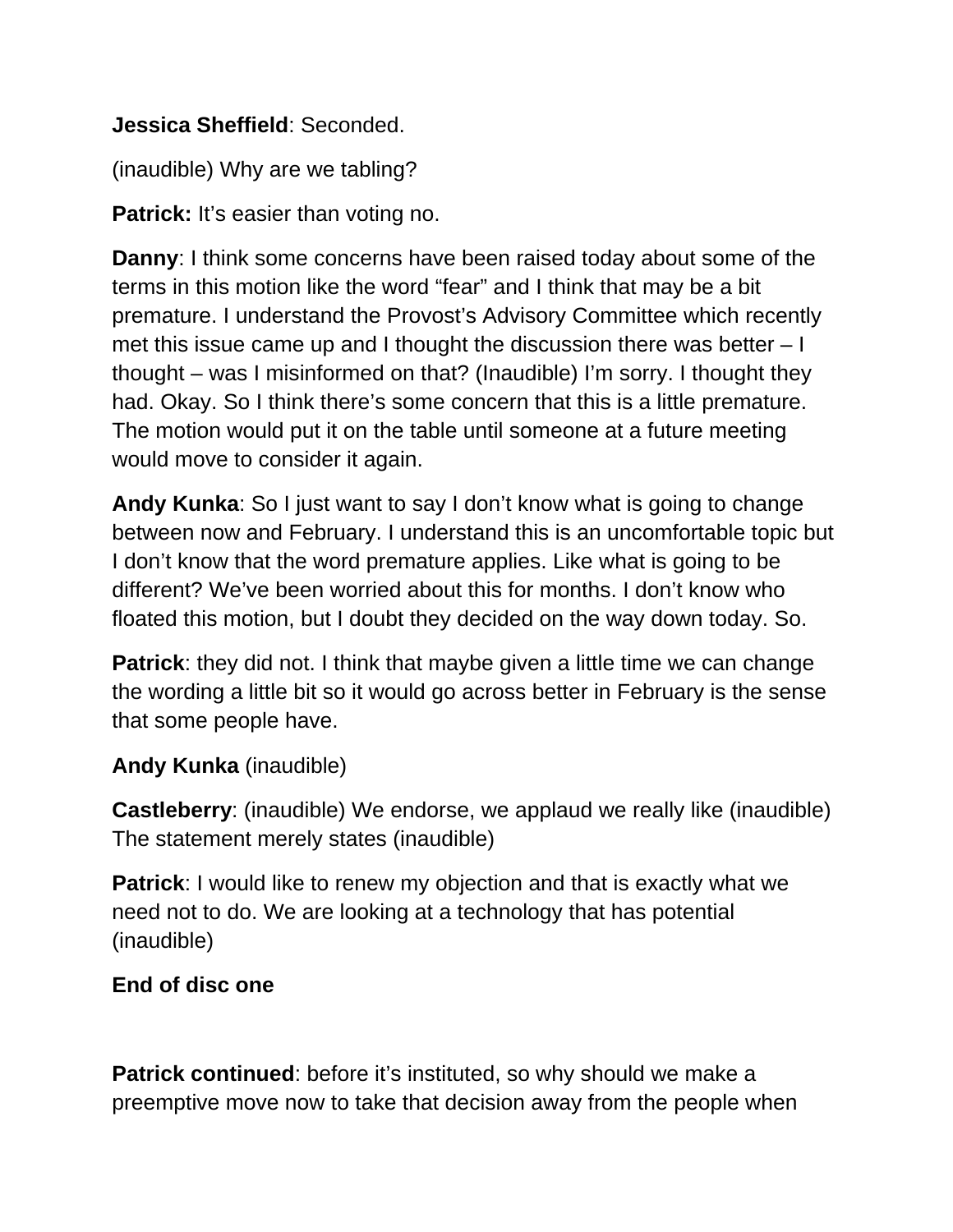they could be staring at a different set of facts than we are aware of based on a whole different information. It would be silly to do that.

(inaudible)

# **Bruce**: Castleberry?

**Castleberry**: I apologize for not being clear. (inaudible) I applaud the creation of exclusively online degrees to the extent that there are people out there that need to be able to earn a degree and the only way they can get it is online. We should do everything that we can to make that available to them. I believe that is why (inaudible). On the other hand, to say that a degree on BOL can only be online is more problematic. I think that we should allow for both. In the future it may be more cost effective. This flips on the table the argument that says please (inaudible)

**Patrick**: Would somebody like to make this argument other than me?

# **Bruce**: Nick Guittar, USC Lancaster

**Nick**: I feel like this is a little preemptive. As it stands right now I understand that Carolina is looking at having the first 60 hours completed – this is for the Palmetto Programs – face-to-face and then we can matriculate into Palmetto except for Back to Carolina which of course would be all online. I was just confused and I was discussing with Lisa Hammond whether the wording as we were going back and forth was saying a sense of fear about there being online or someone being concerned that we go all online and don't have face-to-face. Either way, I feel that this is not the time or place to discuss. I feel like we can talk about this maybe a year from now when the new Chancellor is in place and we find out what the mission and goal of Palmetto College is. I feel like we are jumping the gun.

**Bruce**: Yes, Sarah.

**Sarah Miller**: Sarah Miller, Salkahatchie. I just want to concur with Michael's motion to table and what Nick said. If this motion is causing so much confusion within this body, I think it is best we take a step back and reevaluate what we are saying. And so I want to concur with Michael and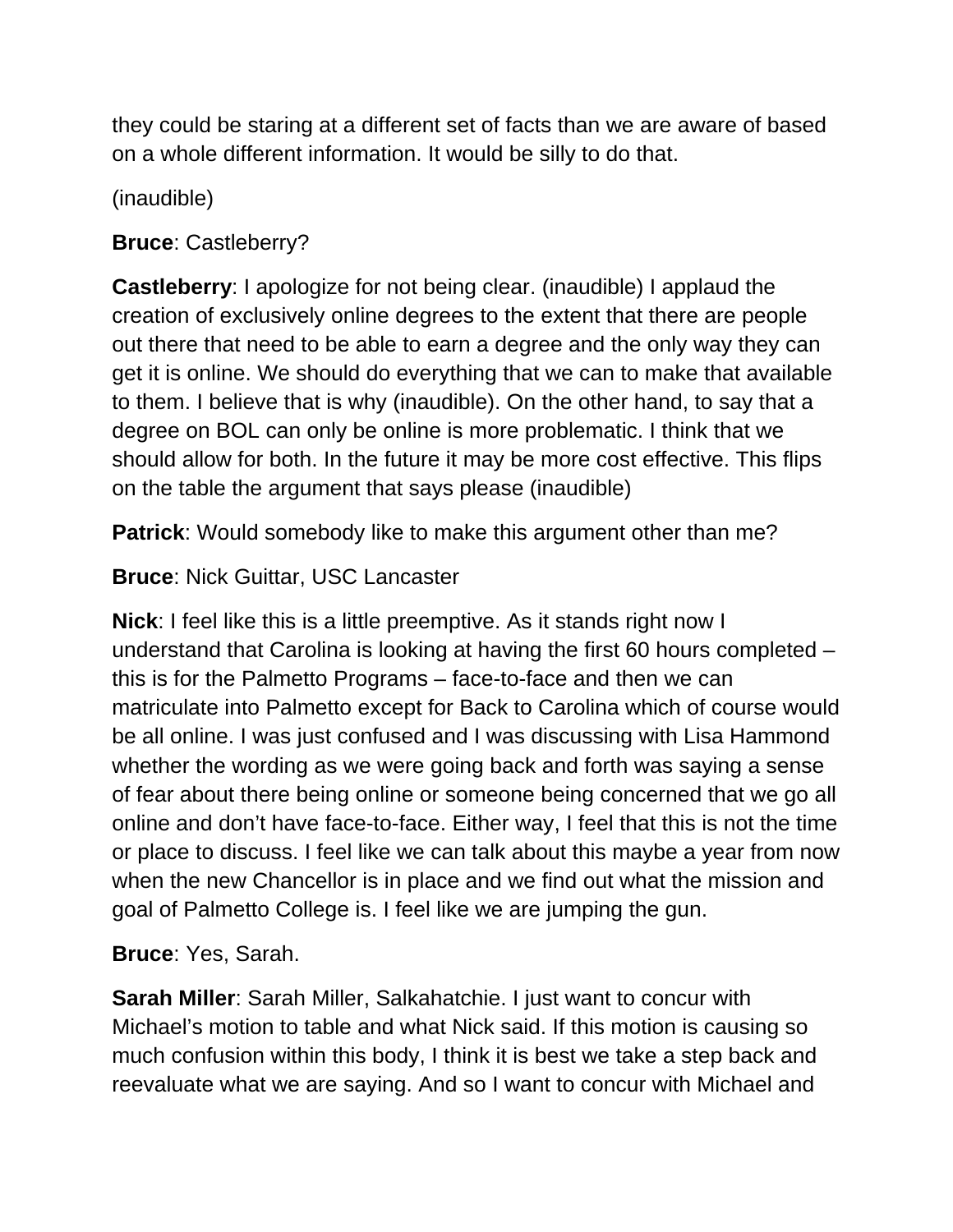table this document and then reevaluate it because I think there's some good things in it, but I don't think it should go out the way that it is written right now.

**Bruce**: Are there any other observations or discussion? We can move to vote on tabling the motion or resolution. All in favor of tabling please say Aye. All against tabling? The aye's have it. The resolution is tabled.

**Danny:** And again at a future meeting anyone, any senator can vote to take it off the table. Motion number three: we wish to reorder the list of categories of scholarship pages 33-35 in the Regional Campuses Faculty Manual to this order. Dissemination of Knowledge, Application of Knowledge, Evaluation of Scholarship, and Professional Development. While this is a manual change, it's not really a substantive change so we are going to ask that it be ruled non-substantive so we can vote on it today.

**Bruce**: I'm going to rule that it is in fact an editorial rather than a substantive change. And I'm going to rule it non-substantive. Is there a motion to overrule? Hearing none I'm ruling this as non-substantive. So all in favor of the motion as stated say aye. All against? Motion carries.

**Danny**: Our final motion today is the following. We want to add, "As well as the Vice Provost," to the membership of the Provost's Regional Campus Advisory Council and that the description of this committee be moved to the appendix of the manual. And again, we ask that you rule this nonsubstantive.

**Bruce**: I do rule it non-substantive, and therefore we can vote.

**Patrick:** Just for clarification you are saying that you want us to add our Vice Provost (inaudible).

**Danny**: No, the Vice Provost that works for the Provost's office.

**Patrick:** to the committee?

**Danny**: Yeah. And effectively, they already are. They show up at the meetings with the Provost.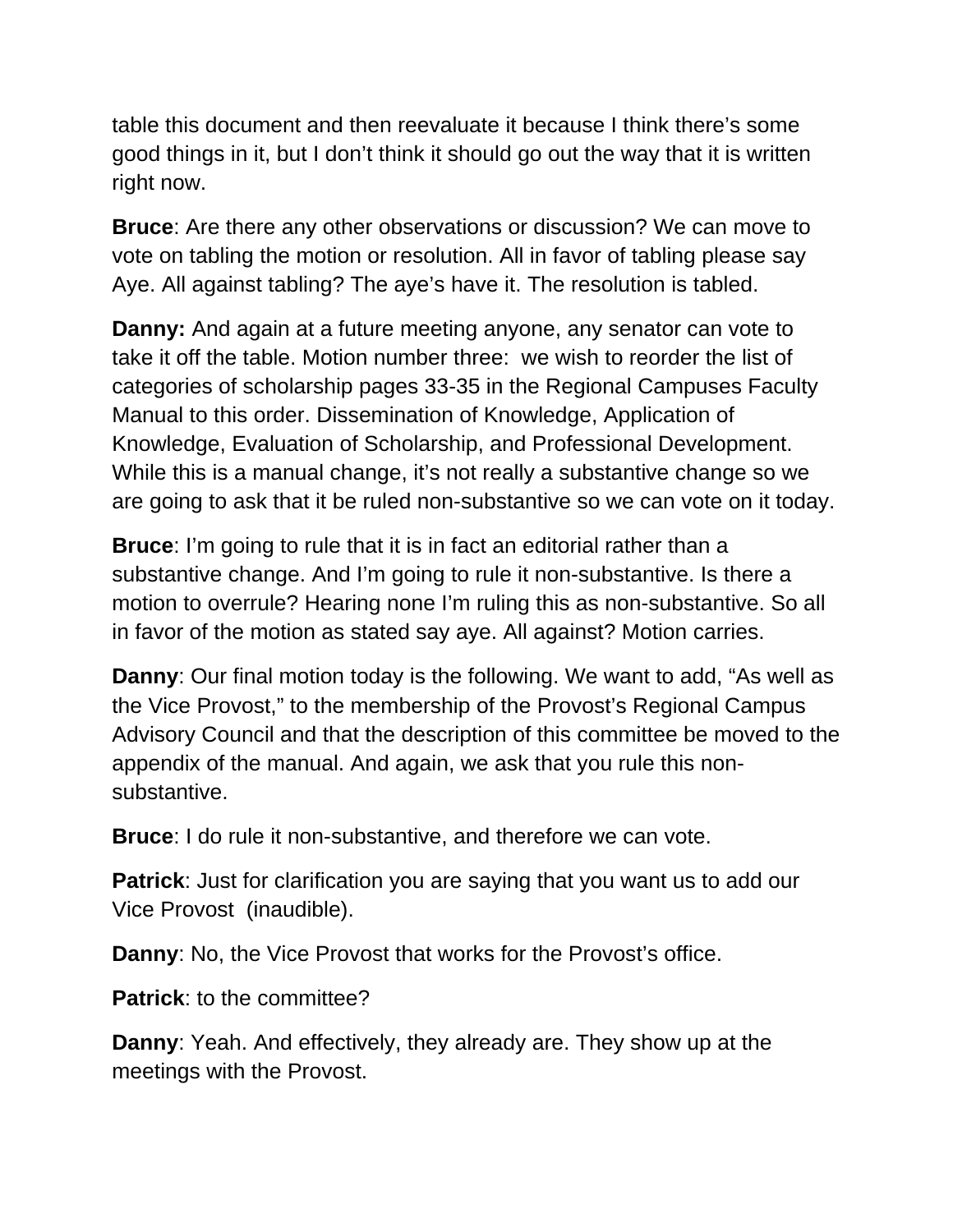**Patrick**: Thank you.

**Bruce**: This is essentially an editorial change and makes it easy to adjust the attendees as the administration evolves. So, any more discussion? We can move to a vote. All in favor please say aye? All opposed? The motion carries.

**Danny**: Thank you.

**Bruce**: Okay, I believe the System Affairs Committee has a motion to bring forward.

**Andy Kunka**: Okay, just to repeat, the first motion involves the ad hoc Committee on Regional Campuses associate degrees and the Carolina Core Committee's report. And the motion reads as follows:

*The Regional Campus Faculty Senate recommends that the faculties of each campus consider the recommendations of the -* I'm not going to read the whole thing *-as is found in its report. The Senate also recommends that*  each faculty organization act on this request before February 15<sup>th</sup> -so that *the process can move forward in the later meetings of this body.* 

**Bruce**: Coming from committee this needs a second. Discussion?

(inaudible) and you also want some specific action taken on it? (inaudible).

**Andy**: That would be the consideration.

**Bruce**: Any other questions? Let's move to vote. All in favor say aye? All opposed? It passes.

**Andy**: Thank you. The second motion involves the creation of RCAM 151. The description reads:

An introduction to computers and their general personal application. The objectives of the course: Upon completion of this course the student will be able to describe the general components of computers and what they do, effectively use the Internet to locate and/or publish information, effectively use a computer operating system and utility applications (e.g. Windows and virus protection to manage and protect the files) and four, demonstrate the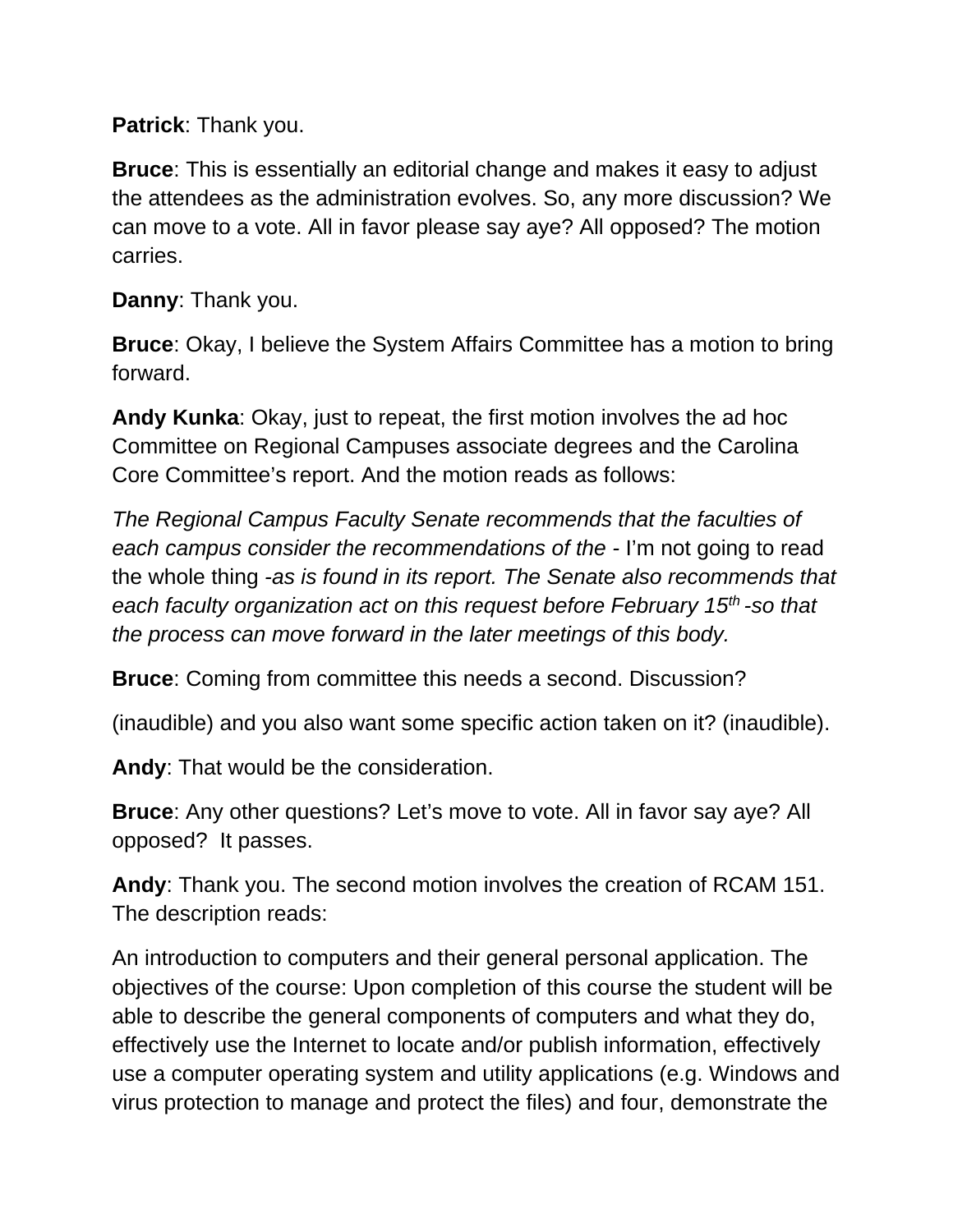effective use of contemporary application software – Microsoft Office Suite, Word, Excel, PowerPoint, and Access.

That's the motion.

**Bruce**: Okay. Any discussion? Nick Guittar.

**Nick**: I just want to ask for clarification, the creation of a new course wouldn't count for former requirements but would count as elective credit. Is there any sense of whether this course would transfer?

**Andy**: No, as an RCAM course it is strictly for regional campuses.

**Bruce**: All in favor say aye? All opposed. The motion carries. Is there any other new business to come before the body. Hearing none, we can move to announcements for the good of the order. Are there any announcements? Hearing none, do I hear a motion to adjourn? Meeting is adjourned.

**End of meeting**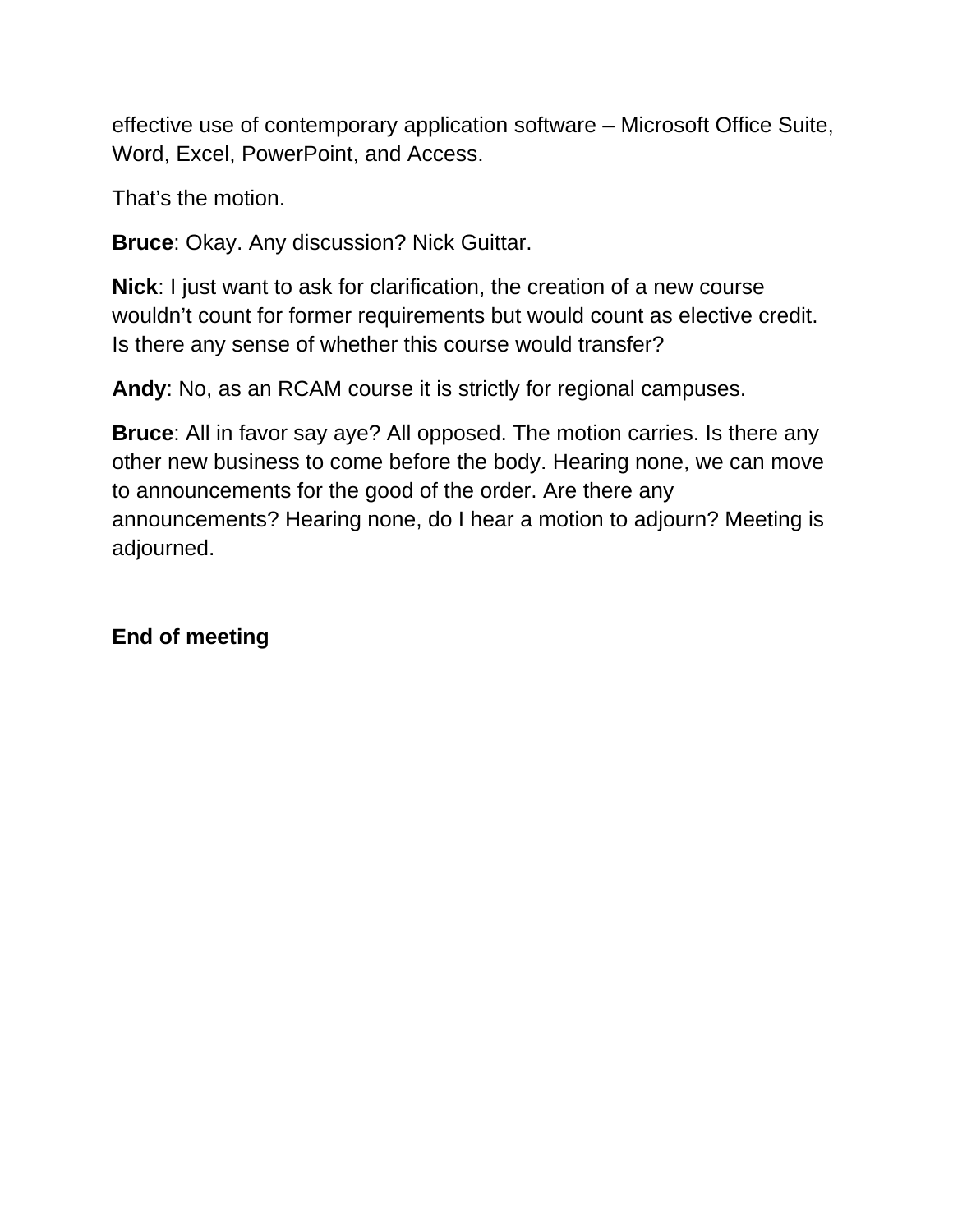Electronic Correspondence

From Sally Boyd, Extended University

REPORT TO REGIONAL CAMPUSES FACULTY SENATE

Sally Boyd, Assistant Vice Provost, Extended University

November 16, 2012

Adding to Dr. Plyler's comments about the proposal for the *USC System Common Curriculum*, I believe it's important to emphasize that this common curriculum, consisting of 31 hours in specific categories, represents an **observation** that has been articulated rather than the creation of anything new. If a student takes the 31 hours on the list, that doesn't mean that all requirements for a particular campus or degree have been satisfied. What it does mean is that if a student takes the 31 hours, the hours will count on any campus or toward any degree.

The two Palmetto Programs degrees, BLS and BOL, continue to be strong, with 176 graduates to date and another 35 expected for December. Current enrollment is 373, and a large number of applications are expected for Spring. It appears that all students enrolled in Back to Carolina (BLS) this fall will continue in Spring 2013—certainly noteworthy retention that speaks highly of the faculty who are teaching these students. The B2C designation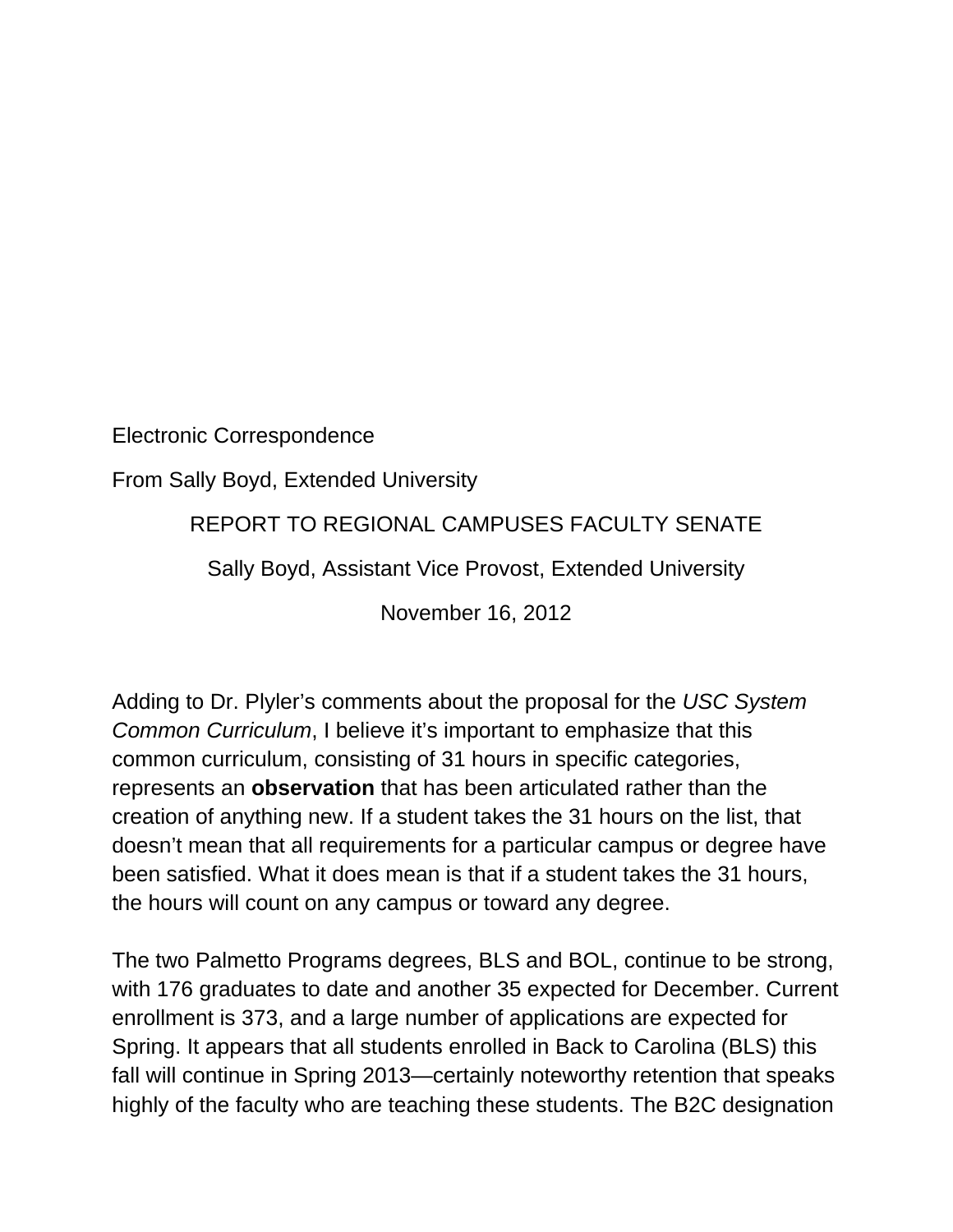for BLS has allowed us to add online opportunities for students on our campuses. A dozen faculty are completing the current semester with courses for which they received development grants, and another dozen are preparing their courses for Spring 2013. An additional 15 course development grants will be awarded for Fall 2013, including the third segment for BLS and the first for BOL. Both BLS and BOL will be part of the Palmetto College slated to begin next fall. The addition of online courses has given us the opportunity to augment—rather than replace—the live and two-way video courses already in place, giving students a wider array of delivery options. No student is required to take online courses (unless that student is in Back to Carolina), but more online opportunities are available for those who are interested.

A search has begun for a tenure-track position, housed in Extended University, to cover the three required courses for BLS/BOL. Increasing enrollment justifies the addition of a third faculty position to cover these courses.

Jammie Turner, director of student services for Palmetto Programs in the Extended University office, has joined the Carolina Core Committee, as well as the Advising Network on the Columbia campus representing the two Palmetto degrees.

Mary Hjelm has received notice that she has been accepted as an international visitor scholar at the Shakespeare Institute in Stratford, where she will spend next August through November immersed in "all things Shakespeare."

### **RCFS Meeting November 16, 2012 Dean's Report**

**Student Enrollment**: USCL is up 5.05% in student headcount (1832) and 3.1% in FTE enrollment (1298) above last fall. We are also currently serving 187 students working on Columbia degrees who don't show up in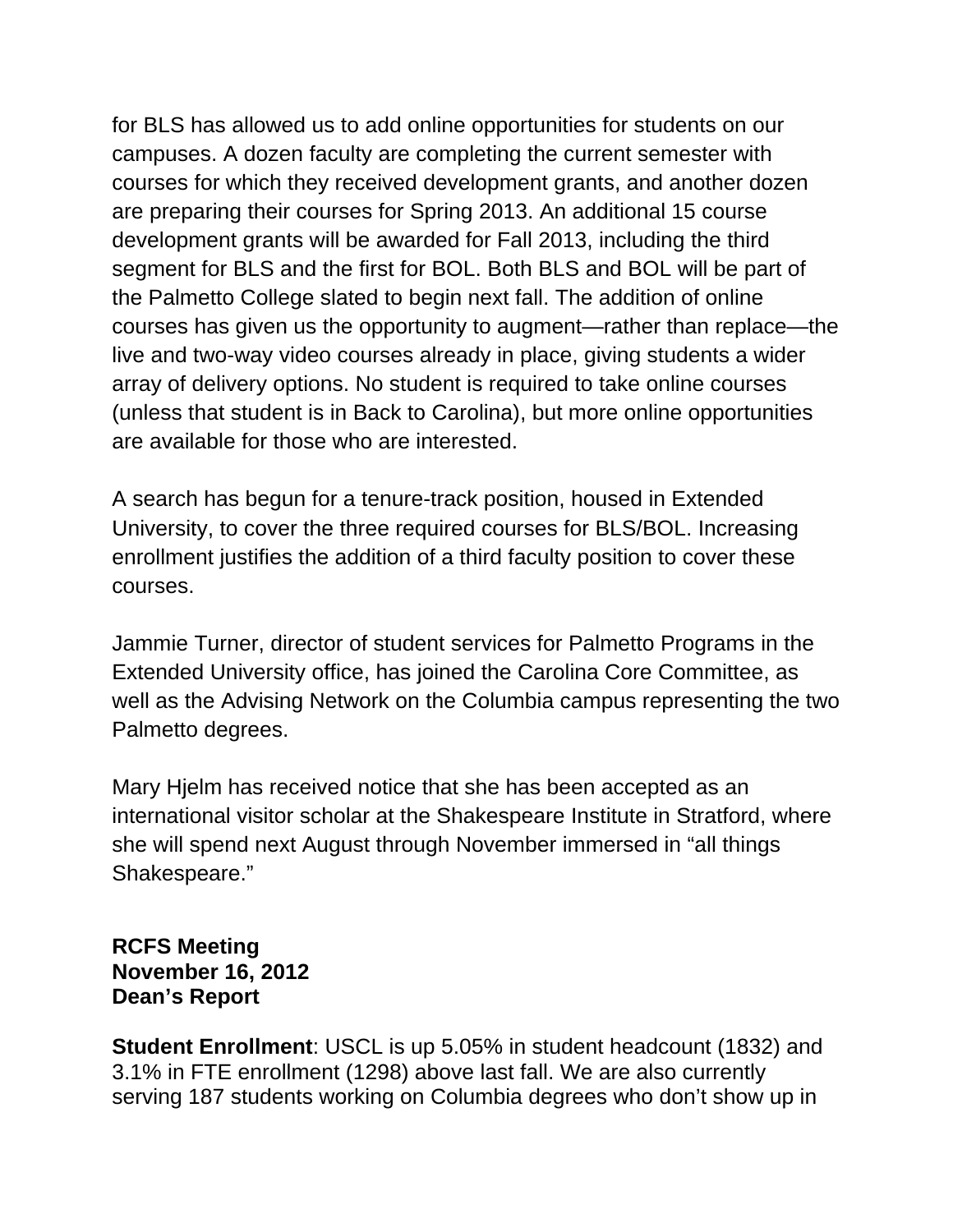these enrollment numbers and so we are serving over 2000 students this fall.

**Faculty:** We have received permission to begin searches for tenure track faculty in psychology, astronomy/physics, and exercise science. These faculty members would begin in August 2013. We are also considering hires in statistics and sociology, depending on available funding. Thanks to the Faculty Hiring Priorities Committee, chaired by Professor Scarlett, for the thorough report and recommendations.

**Facilities**: The Native American Studies Program at 119 South Main Street in Lancaster is now open seven days a week and is seeing quite a few visitors. We still hope to break ground for Founders Hall by the end of the year, and the plan is to open the building by Spring Semester, 2014. The project was re-bid, contracts have been signed, and the new general contractor is Beam Construction. A recent USC Lancaster Departmental Environmental Audit and walkthrough revealed no violations.

**Financial update**: After a very tight year last year, 2012-3 is off to a promising start. A tuition increase of 3.15% coupled with an enrollment increase will allow the campus to catch up on deficit accounts as well as to start building a decent carryover account for 2013-4. The USC Internal Audit Department has begun a comprehensive internal audit of campus, my fourth internal audit since becoming Dean in 2001. It is a real pleasure to have the auditors on campus.

**From John Catalano, USC Lancaster RCFS Meeting November 16, 2012 Dean's Report** 

**Student Enrollment**: USCL is up 5.05% in student headcount (1832) and 3.1% in FTE enrollment (1298) above last fall. We are also currently serving 187 students working on Columbia degrees who don't show up in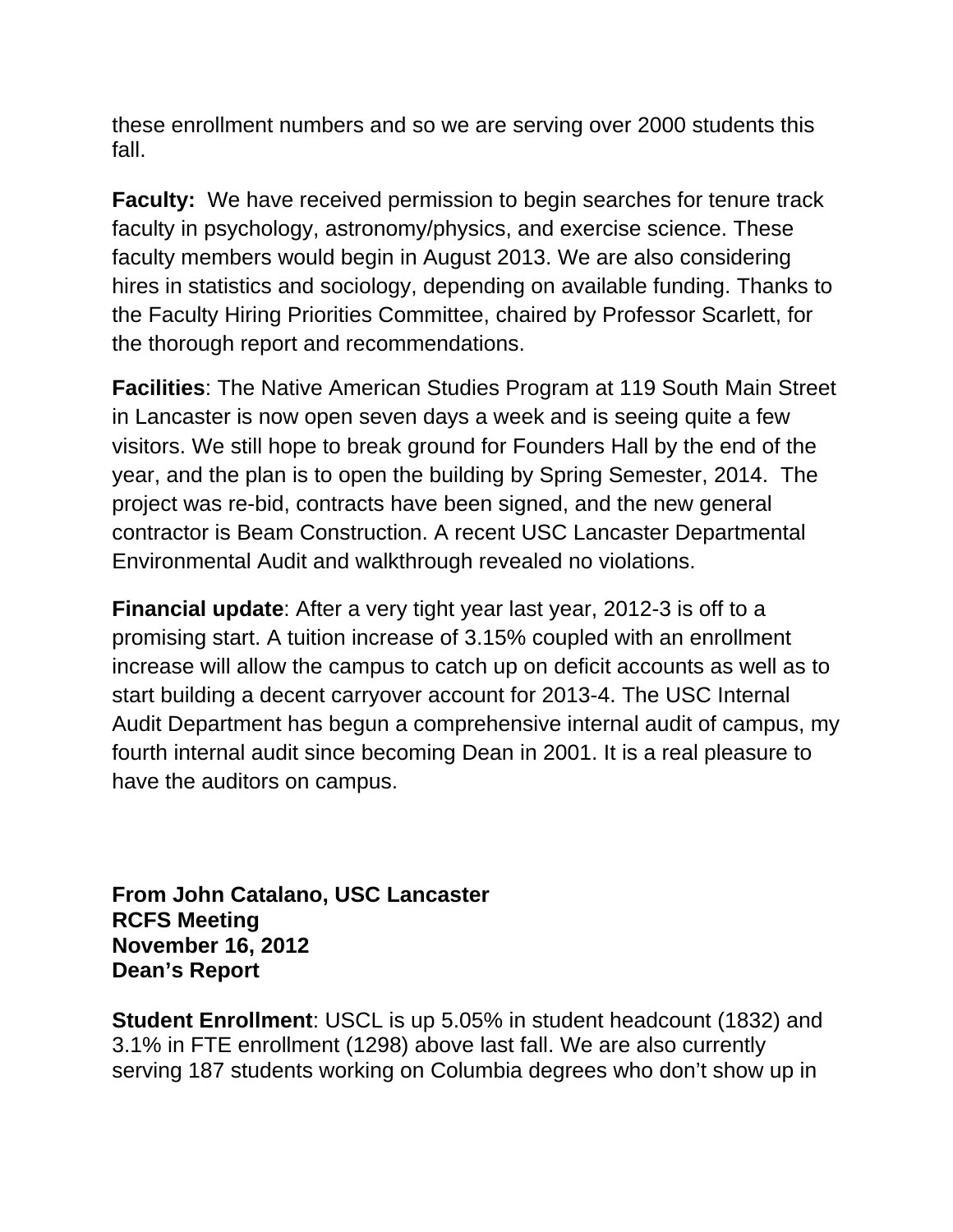these enrollment numbers and so we are serving over 2000 students this fall.

**Faculty:** We have received permission to begin searches for tenure track faculty in psychology, astronomy/physics, and exercise science. These faculty members would begin in August 2013. We are also considering hires in statistics and sociology, depending on available funding. Thanks to the Faculty Hiring Priorities Committee, chaired by Professor Scarlett, for the thorough report and recommendations.

**Facilities**: The Native American Studies Program at 119 South Main Street in Lancaster is now open seven days a week and is seeing quite a few visitors. We still hope to break ground for Founders Hall by the end of the year, and the plan is to open the building by Spring Semester, 2014. The project was re-bid, contracts have been signed, and the new general contractor is Beam Construction. A recent USC Lancaster Departmental Environmental Audit and walkthrough revealed no violations.

**Financial update**: After a very tight year last year, 2012-3 is off to a promising start. A tuition increase of 3.15% coupled with an enrollment increase will allow the campus to catch up on deficit accounts as well as to start building a decent carryover account for 2013-4. The USC Internal Audit Department has begun a comprehensive internal audit of campus, my fourth internal audit since becoming Dean in 2001. It is a real pleasure to have the auditors on campus.

## **From Ann Carmichael, USC Salkahatchie**

Regional Campuses Faculty Senate Report

November 16, 2012

Official figures for fall enrollment have USC Salkehatchie with a 1173 headcount and 796 in FTE. This is a 4.8% increase over last year.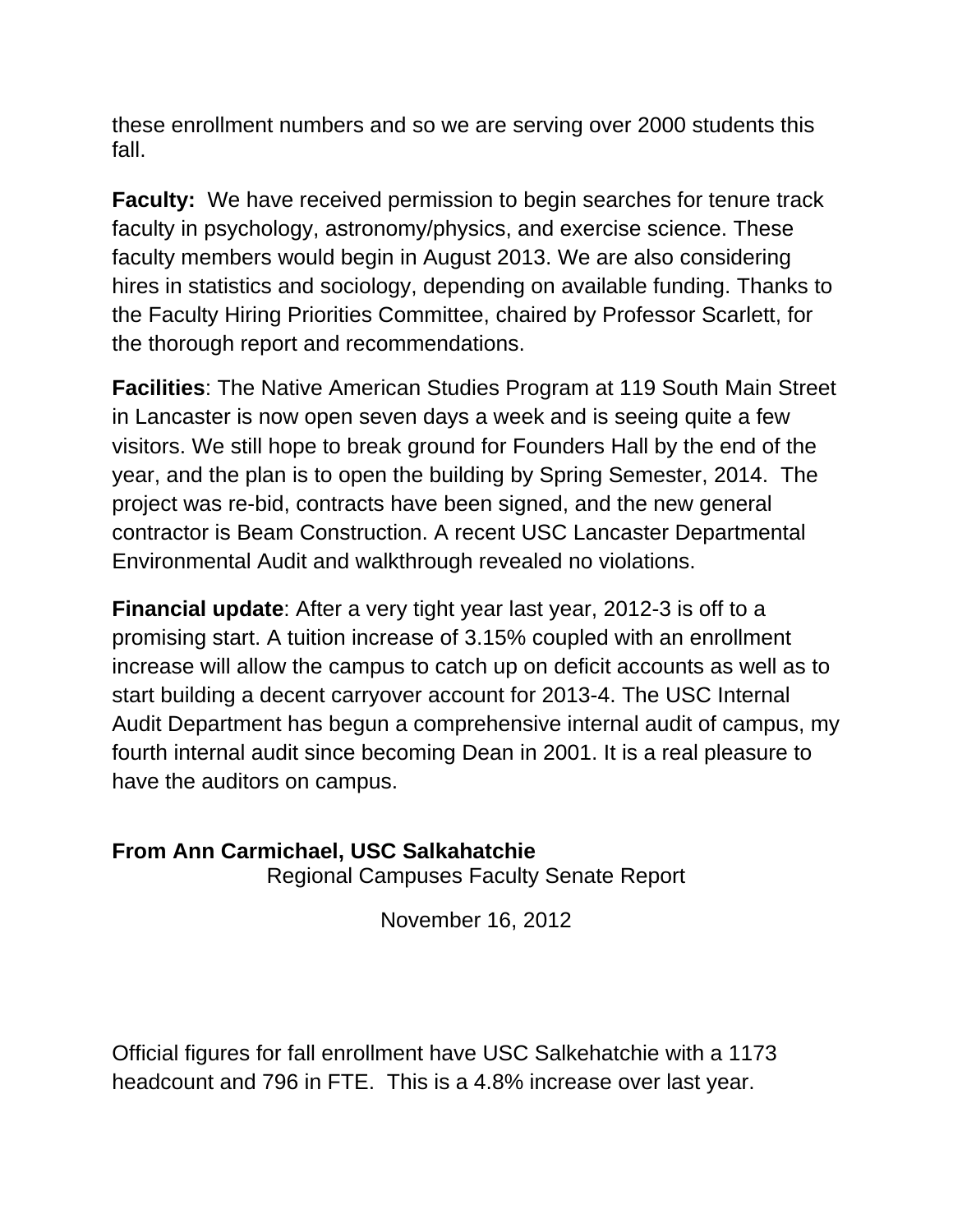On November 2, USC Salkehatchie's International Student Organization (ISO) won the ISA World Soccer Cup tournament held at the University of South Carolina's Columbia campus. Dr. Bryan Lai is the advisor for the international student club.

The International Festival was held this past week on both campuses. Presentations included international student and faculty panels and presentations by professors, highlighting several different countries.

Capital projects that are in process include two new parking lots (funded by the Allendale Transportation Committee), Phase 2 of the theater and Hut projects and the creation of additional classroom space in the Science Building on the East Campus .

Dr. Karen Heid and her students from the Columbia campus are working with Salkehatchie on the Carolina Theatre project which will be completed summer of 2013. Shaw Carpets is donating the carpet and is also sponsoring a design competition for Salkehatchie and Columbia students as a service learning project. The winning design will be created by Shaw and installed in the theatre.

Congratulations to Dr. Bryan Lai for being named a finalist for the Governor's Professor of the Year.

Respectfully submitted,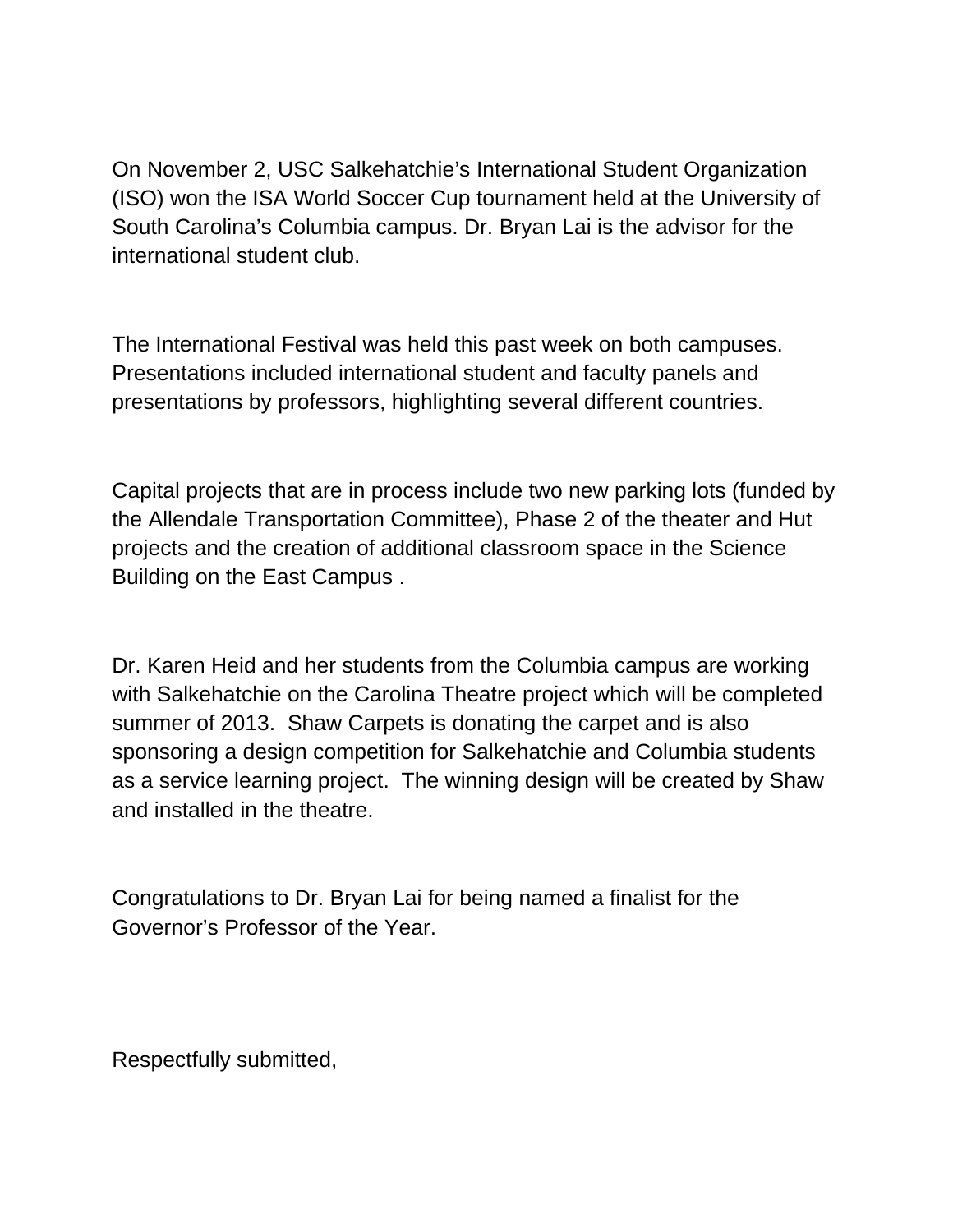Ann C. Carmichael, Dean

### **From Steve Lowe, USC Union**

### Dean's Report USC Union Regional Campuses Faculty Senate November 16, 2012

**Sad news:** Today we mourn the passing of Dean Emeritus Col. William J. Whitener, known to everyone as Jack. Col. Whitener graduated from West Point in 1946 and served his country in various capacities, including command of a parachute company in the 82nd Airborne, and as Chief of Staff at West Point, where he also taught English for five years. He held an MA in English and Comparative Literature from Columbia and an MS in International Affairs from George Washington. Col. Whitener was Dean of this campus from 1977 to 1984, served on the state CHE from 1988 to 1993 (including four years as Chair), as Interim Chancellor of USC Upstate from 1993-94, and on our local higher education commission from 1996- 2003. Beyond his service to higher education in Union and the state, Col. Whitener served on numerous state and local boards and commissions. His continued service to the campus and the community will be sorely missed. His funeral will be held today at 3:00 at Grace United Methodist Church and his burial, with full Military Honors, will follow.

**Hiring:** We have suspended our search for an Assistant Professor of Chemistry, but still plan to proceed with at least one and possibly two new searches for Fall 2013, one of which will be funded by Palmetto College. Those fields have yet to be determined.

**Enrollment:** Final official enrollment was 473. Headcount is down 3.86% but FTE is up 2.95%. Our regular student enrollment is 327, a 5 percent increase over last year, and we have the highest ratio of regular to dualenrollment students since 2006. Projected enrollment for the spring is healthy—between 530 and 550 students. Applications for fall are running well ahead of this time last year.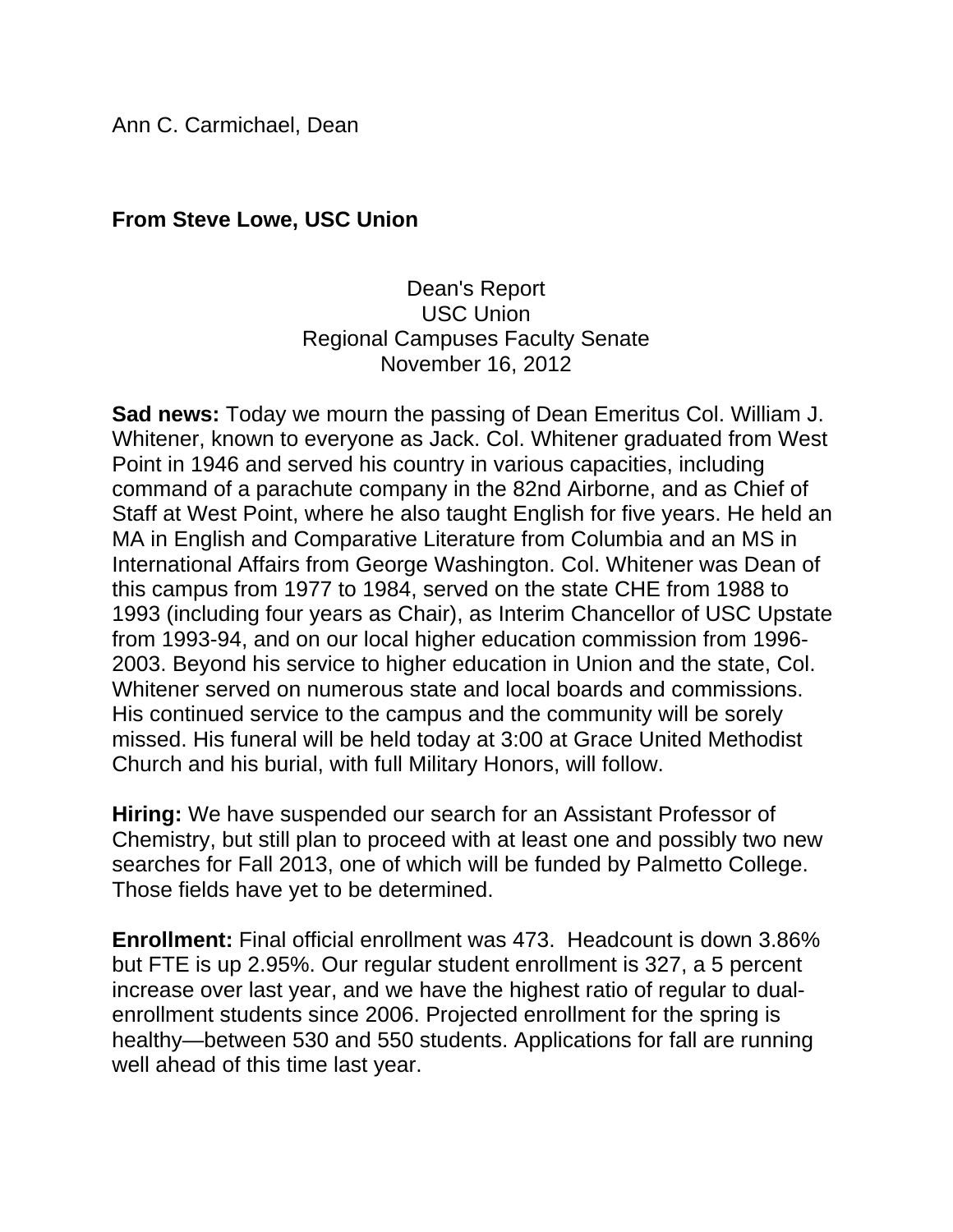**Facilities and IT:** Work continues slowly at 311 Main Street, our future new bookstore and student center. We've made very little progress on our deferred maintenance projects for this year but hope to get things going in the New Year. Our computer virtualization project has proceeded successfully so far, with both computer labs having virtual machines. We have had some preliminary meetings regarding a VOIP phone system and are preparing a bid package for that project.

**Athletics:** The Bantams have played a few travel teams and were in a tournament in Greenville last weekend (11/9-11) and have built a 3-5 record overall. We will be playing in National Club Baseball Association's Division 2, in the District IV-East conference against opponents from Duke, UNC Wilmington, Davidson, and Craven Community College. We are moving ahead with a Club Softball program to start next fall.

**Special Events:** The USCU Players will present "The Porch Gatherers," by Lee Lawing tonight and tomorrow at 6:00 p.m and Sunday at 2:00. This is the first play of this fledgling troupe and we hope it can continue producing entertainment for our students and the community. Planning continues for the Third Literary Festival to be held March 22-23, 2013.

Happy Thanksgiving and Happy Holidays to everyone!

Respectfully submitted,

Stephen Lowe, Interim Dean

Courses & Curriculum Report to the

Regional Campuses Faculty Senate (November, 2012)

Robert B. Castleberry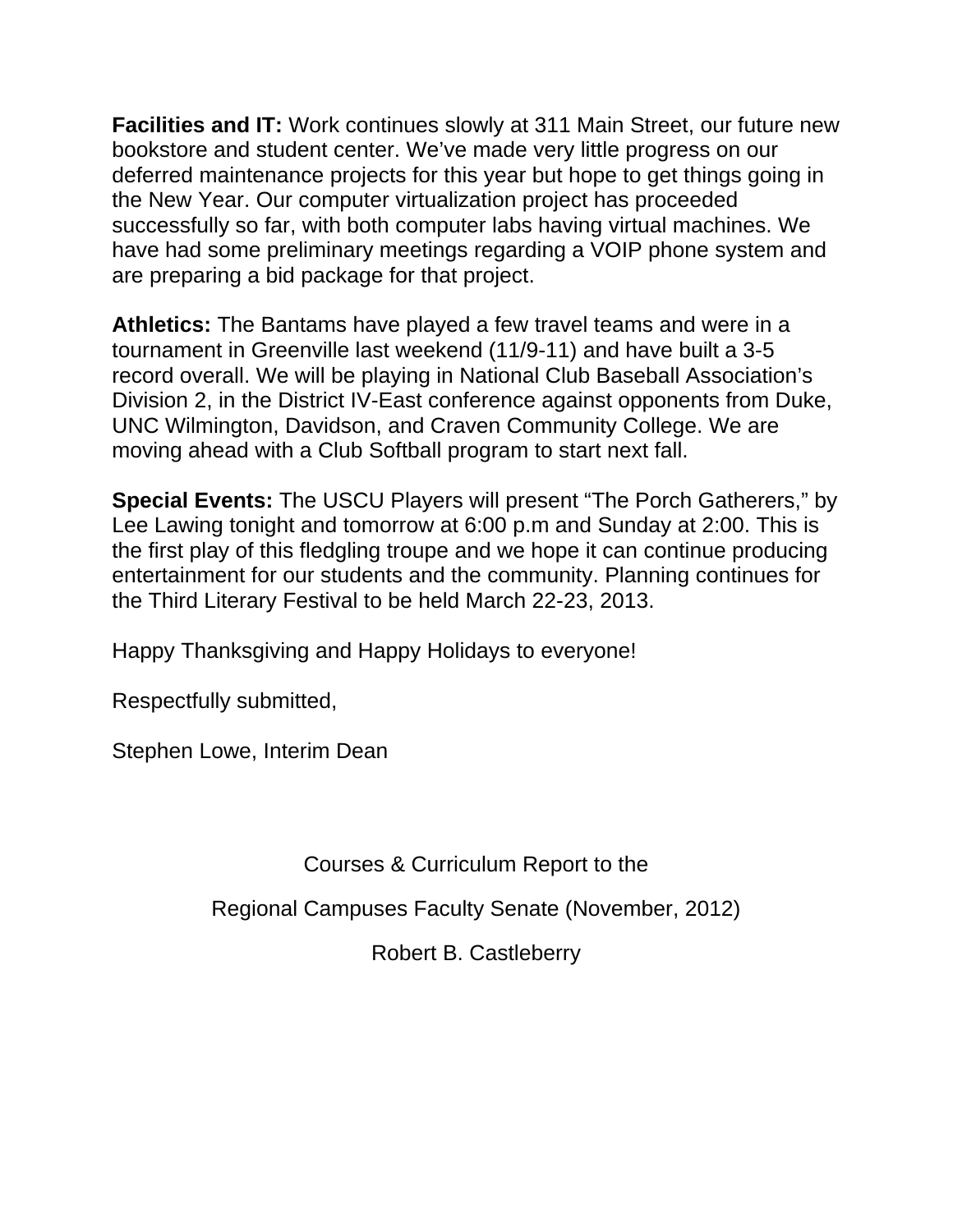The Committee meets on a monthly basis to consider changes to the curriculum. I usually get an electronic copy of the agenda before each meeting, and I forward it to contact people on each campus. If you would like to get a copy of the agenda, please email me so I can add you to my contact list.

If any of the contact people on our campuses have concerns about the proposed changes, I can bring those concerns to the attention of the Committee. Any Committee decisions are merely recommendations to the Faculty Senate, and changes are not final until the Senate approves them. The results of the Senate's actions are posted on its webpage.

The Committee met once in October and again earlier this month. We did the usual things: we accepted new courses, approved changes to existing courses, and endorsed curricular changes. Again, please check the Columbia Senate minutes for details.

I do want to specifically draw your attention to the actions taken on the Carolina Core. Please check the Provost's website for the evolving look of our old general educational requirements. All undergraduate four-year degrees will need to meet the Core, so we have been recommending courses as Core courses and have been endorsing curricular changes that incorporate the new Core requirements.. Since my last report to you, our Committee has recommended about 80 courses for the core. "Oh, the times they are a'changin'."

Thanks,

Robert B. Castleberry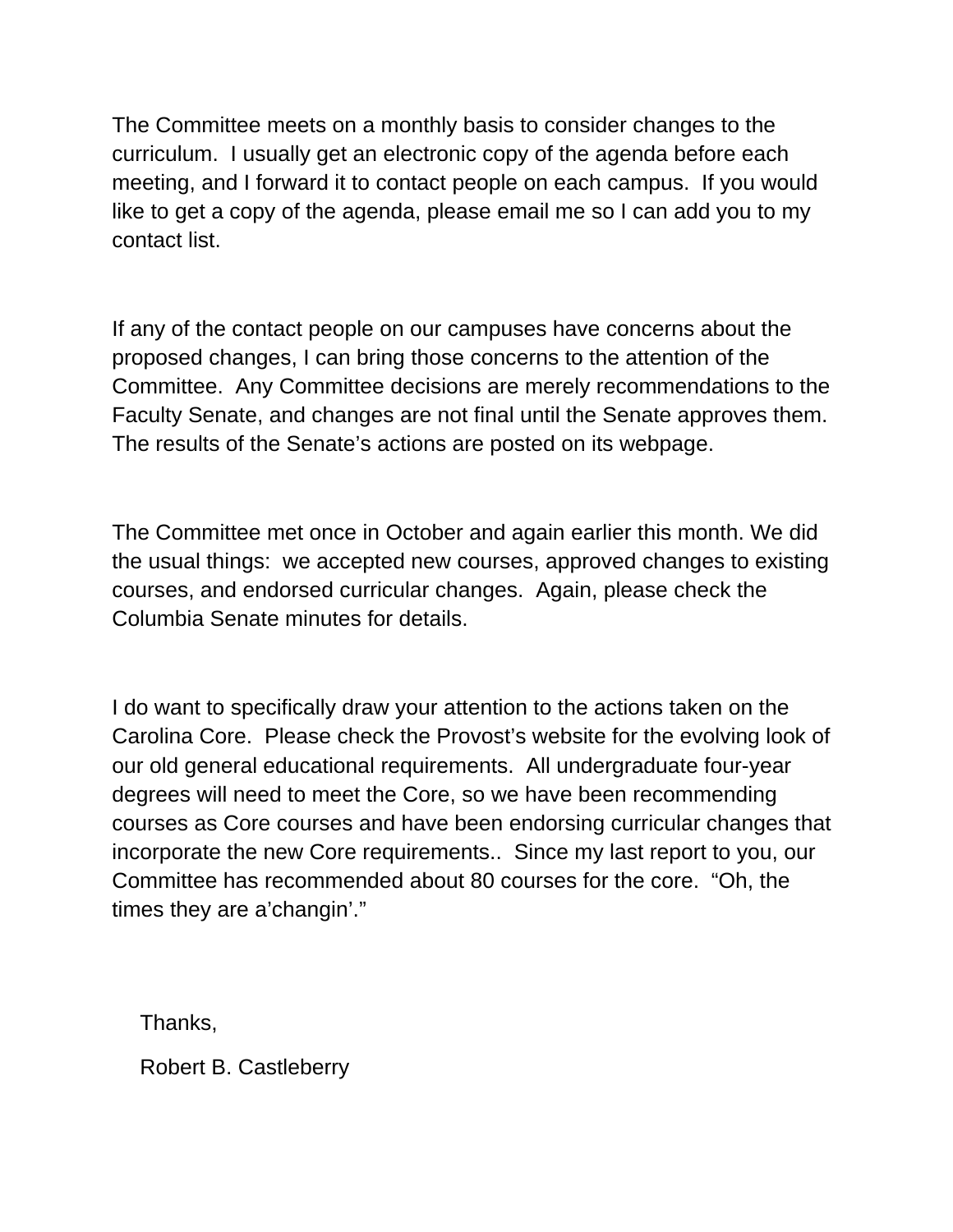rcastle@uscsumter.edu

Regional Campuses

November 16 Meeting

Columbia

Report from "Faculty Welfare Committee" Columbia Faculty Senate

To: RC Faculty Senate

From: Janet G. Hudson, Extended University

RC Representative to USC-Columbia Faculty Welfare Committee— 2012-2015

2012 meetings—October & November

Issues:

- FWC has recommended that Faculty Senate adopt a policy on "Faculty Civility" that has clear policy procedures and sanctions for violations. This is designed to address an ongoing problem with some "bullying" of faculty by faculty. The committee is currently drafting the policy and procedures.
- FWC investigated the possibility of raising travel per diems when traveling on federal grants or privately funded grants and discovered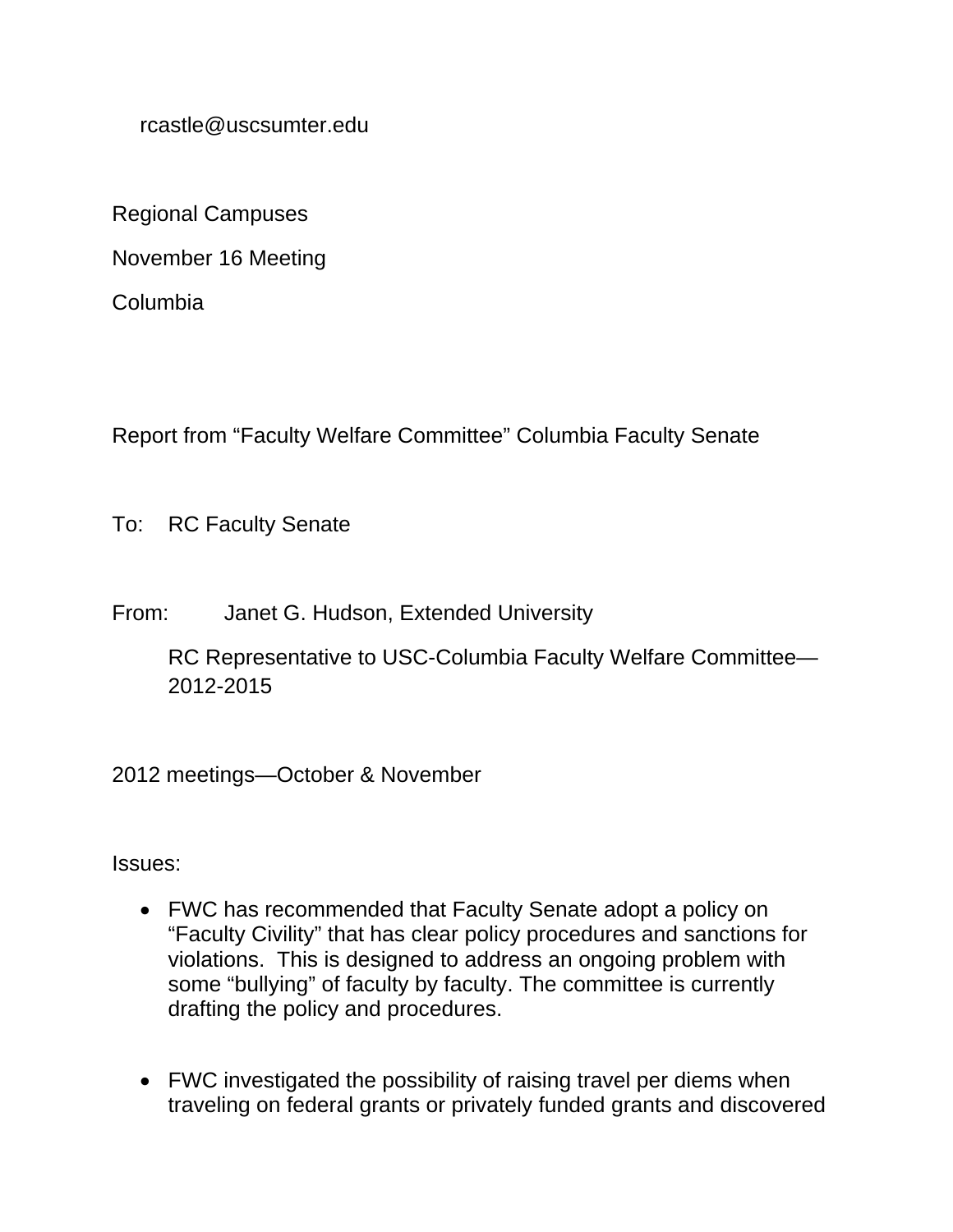that this is regulated by state statue in each year's annual appropriation bill. Changing the per diem rate would require legislation, thus it isn't in the university's control except through lobbying.

- FWC is developing a Faculty Climate Survey to administer in the Spring 2013 semester.
- FWC is investigating the Family Fund approach to soliciting funds for this committee's distribution for faculty health benefits.
- FWC is considering the Tobacco Free Taskforce's recommendation that we assist in gaining faculty support for the implication of the initiative.

Submitted,

Janet G. Hudson

### **System Affairs committee motion (from Andy Kunka):**

The Regional Campuses Faculty Senate recommends that the faculties of each campus consider the recommendations of the Ad Hoc Committee on Regional Campuses AA & AS Degrees and the Carolina Core as found in its report. The senate also recommends that each faculty organization act on this request before February 15.